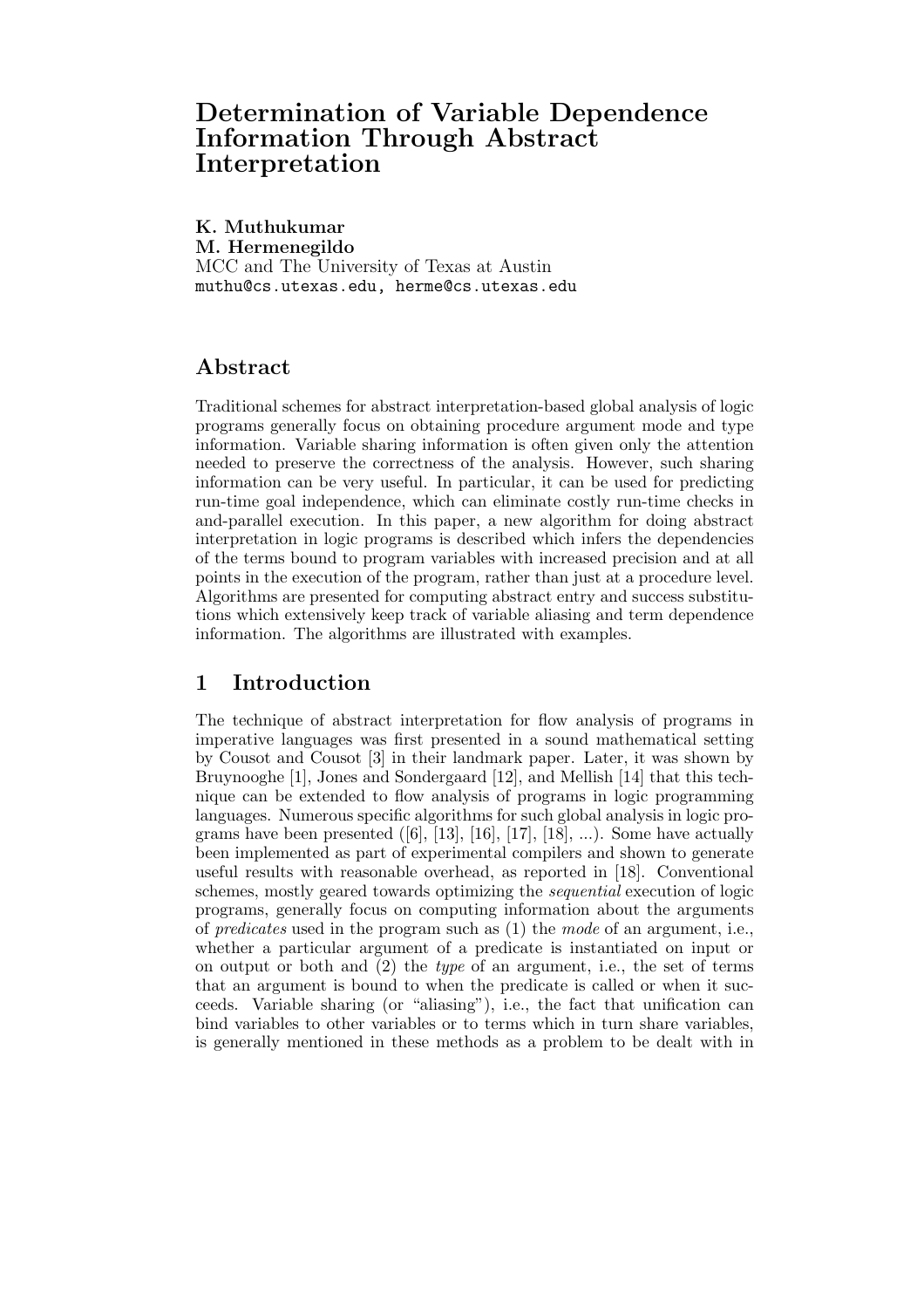order to preserve the correctness of the approach, rather than considering it, as we will herein, an important output of the analysis. Therefore, aliasing is treated, if at all, in a very conservative way, as, for example, in [4]. A method, based on keeping track of pairs of variables which can be potentially dependent, is informally proposed in [1] in the context of an example. However, the representation of variable dependency used is relatively weak and the corresponding abstract unification algorithms are not described.

In fact, variable sharing information can often be of the utmost importance for a compiler. For example, such information can be used for compile-time optimization of backtracking [2] and optimization of unification. Knowledge of variable sharing information also makes it possible to predict run-time goal independence, which is particularly relevant for a compiler which targets execution on a system which supports Independent And-Parallelism  $(IAP)$ :<sup>1</sup> in IAP subgoals in the body of a clause are executed in parallel provided they are independent, i.e., their run-time instantiations do not share any variables. As shown in [8, 9], this condition can be ensured by run-time checks on the groundness and independence of certain program variables.<sup>2</sup> However, these checks can be expensive, increasing overhead and reducing the amount of speed-up achievable through parallelism. Thus, it is well worth the effort to eliminate as many checks as possible by gathering highly accurate information at compile-time regarding the groundness and independence of the terms to which programs variables will be bound at run-time. In addition, this information is also used to guide the selection of goals to be executed in parallel. One special characteristic of this application is that it is specially useful to have such information for all points in the program, rather than globally for each procedure.<sup>3</sup>

The inference of variable sharing and groundness information is the main subject of this paper. Starting with an approach for representing abstract substitutions (in the form of sharing information) suggested to us by Jacobs and Langen [10] we present new abstract unification algorithms which compute abstract entry substitutions and abstract success substitutions while extensively keeping track of variable aliasing and term dependence information. These algorithms can be used in isolation (if only variable sharing information is to be the output of the analysis) or in combination with conventional abstract domains as a method for accurately keeping track of variable aliasing. The algorithms are illustrated with examples. We assume that the reader is familiar with logic programming (and Prolog to some extent)

<sup>&</sup>lt;sup>1</sup>The reader is referred to [9] in these proceedings for a formal definition of IAP and related references.

<sup>2</sup>Program variables are variables that are in the text of the given program.

<sup>&</sup>lt;sup>3</sup>Due to the similarities in the way the search tree is explored by a program executed in IAP and by a program using sequential execution, as shown in [9], conventional abstract interpretation techniques can be applied (with only minor modifications) to programs which are to be evaluated in IAP (Debray presents in [5] an analysis framework for other types of parallelism where the properties of IAP regarding the similarity with sequential execution don't hold). In [18] we reported some results obtained from an abstract interpreter and annotator for IAP (the MA3 system) constructed more or less along the lines of conventional systems, except for the techniques used to improve its efficiency. This interpreter is most apt at generating groundness information and it was shown in [18] to be reasonably effective at generating annotations with a reduced number of run-time checks. The approach presented in this paper is targeted at improving those results through better tracking of terms which are independent but not ground.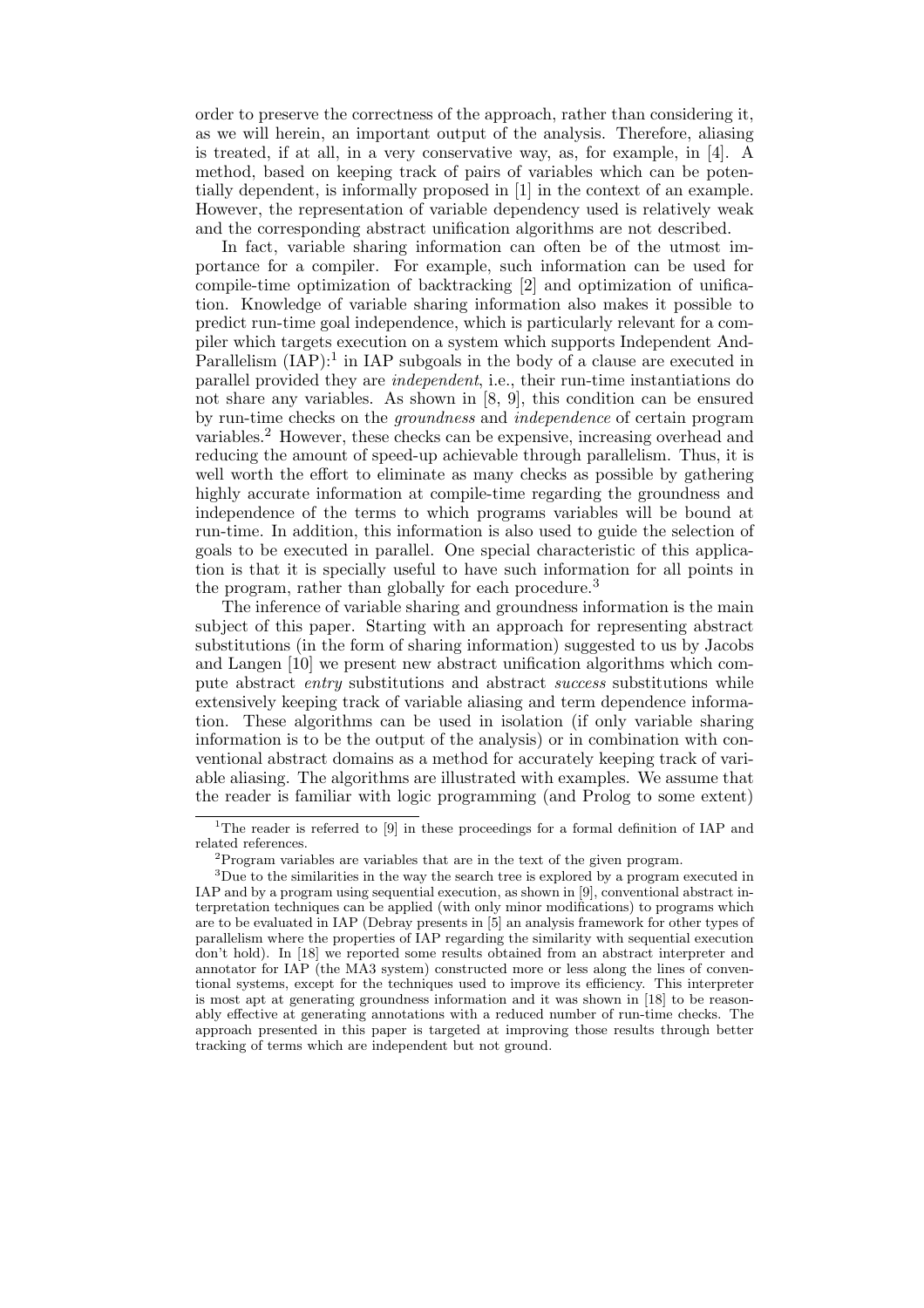and the basic concepts of abstract interpretation of logic programs. However, the following section provides a brief overview of the process in order to introduce the notation and place in context the algorithms to be presented later. The rest of the paper is organized as follows: section 3 introduces the concept of abstract substitution used throughout the paper. Sections 4 and 5 deal with abstract unification and are the core of the paper. Section 4 describes how the abstract entry substitution for a clause is computed from the abstract call substitution. An example illustrating this algorithm is given in section 4.2. Section 5 describes how the abstract success substitution for a clause is computed from the abstract exit substitution. Section 7 illustrates our complete algorithm for abstract interpretation with a familiar example. Finally, section 8 summarizes our conclusions.

# 2 Abstract Interpretation of Logic Programs

As mentioned previously, abstract interpretation is a useful technique for performing a global analysis of a program in order to compute, at compiletime, characteristics of the terms to which the variables in that program will be bound at run-time for a given class of queries. In principle, such an analysis could be done by an interpretation of the program which computed the set of all possible substitutions (in a form parallel to the collecting semantics) at each step. However, these sets of substitutions can in general be infinite and thus such an approach can lead to non-terminating computations. Abstract interpretation offers an alternative in which the program is interpreted using abstract substitutions instead of actual substitutions. An abstract substitution is a finite representation of a, possibly infinite, set of actual substitutions in the concrete domain. The set of all possible terms that a variable can be bound to in abstract substitutions represents an "abstract domain" which is usually a complete lattice or cpo of finite height (such finiteness required, in principle, for termination of fixpoint computation), whose ordering relation is herein represented by " $\subseteq$ ." Abstract substitutions and sets of concrete substitutions are related via a pair of functions referred to as the abstraction  $(\alpha)$  and *concretization*  $(\gamma)$  functions. In addition, each primitive operation u of the language (unification being a notable example) is abstracted to an operation  $u'$  over the abstract domain. Soundness of the analysis requires that each concrete operation u be related to its corresponding abstract operation u' as follows: for every x in the concrete computational domain,  $u(x)$ is "contained in"  $\gamma(u'(\alpha(x)))$ .

The input to the abstract interpreter is a set of clauses (the program) and a set of "query forms." In its minimal form (least burden on the programmer) such query forms can be simply the names of the predicates which can appear in user queries (i.e., the program's "entry points"). In order to increase the precision of the analysis, query forms can also include a description of the set of abstract (or concrete) substitutions allowable for each entry point. The goal of the abstract interpreter is then to compute in abstract form the set of substitutions which can occur at all points of all the clauses that would be used while answering all possible queries which are concretizations of the given query forms. It is convenient to give different names to abstract substitutions depending on the point in a clause to which they correspond.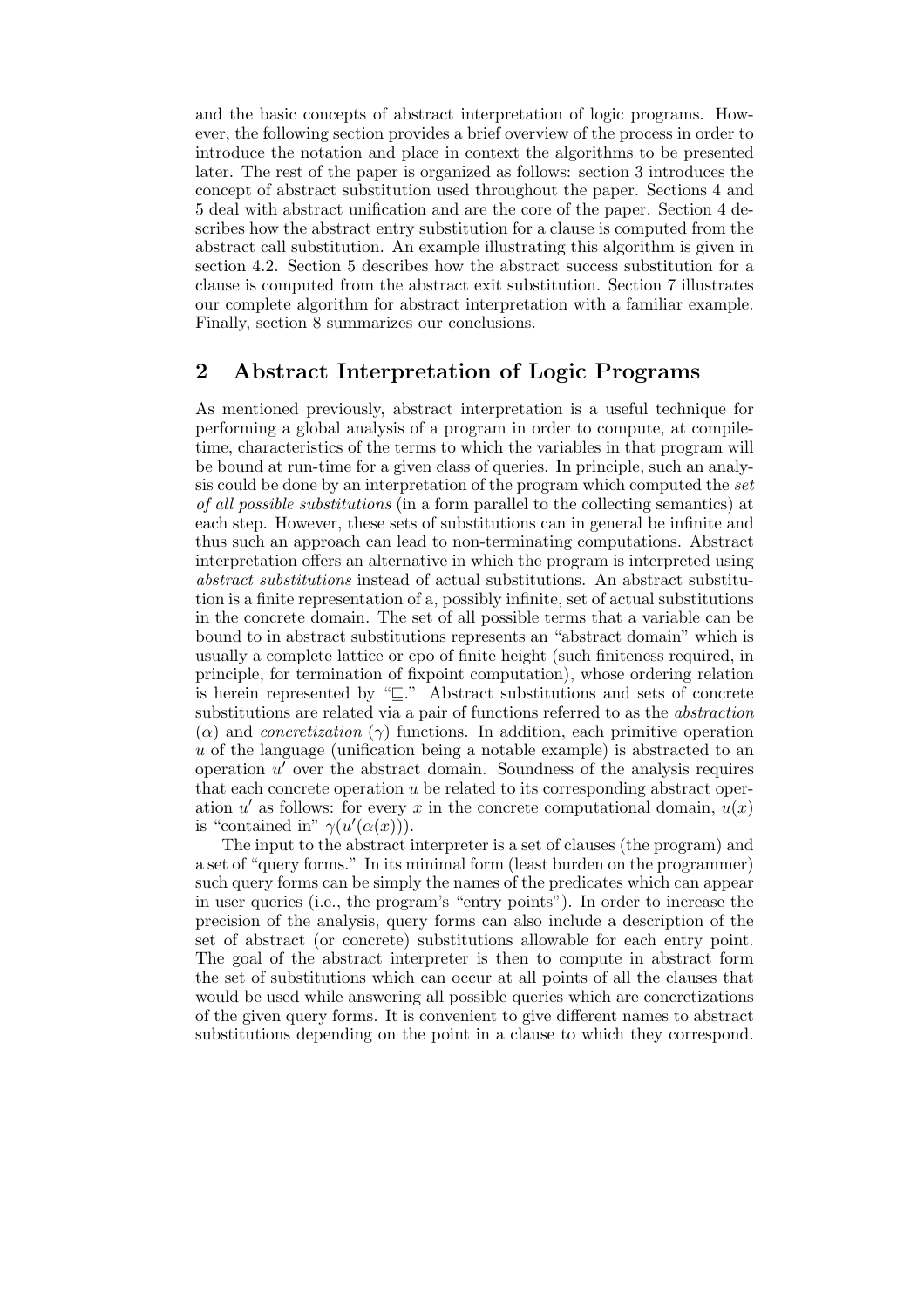

Figure 1: Illustration of the abstract interpretation process

Consider, for example, the clause  $h : p_1, \ldots, p_n$ . Let  $\lambda_i$  and  $\lambda_{i+1}$  be the abstract substitutions to the left and right of the subgoal  $p_i, 1 \leq i \leq n$  in this clause.

**Definition 1**  $\lambda_i$  and  $\lambda_{i+1}$  are, respectively, the abstract call substitution and the abstract success substitution for the subgoal  $p_i$ . For this same clause,  $\lambda_1$  is the abstract entry substitution (also represented as  $\beta_{entry}$ ) and  $\lambda_{n+1}$ is the abstract exit substitution (also represented as  $\beta_{\text{exit}}$ ).

Control of the interpretation process can itself proceed in several ways, a particularly useful and efficient one being to essentially follow a top-down strategy starting from the query forms. Several frameworks for doing abstract interpretation in logic programs follow along these lines. One such framework is described in detail in [1]. In a similar way to the concrete topdown execution, the abstract interpretation process can then be represented as an abstract AND-OR tree, in which AND-nodes and OR-nodes alternate. A clause head h is an AND-node whose children are the literals in its body  $p_1, \ldots, p_n$  (figure 1(b)). Similarly, if one of these literals p can be unified with clauses whose heads are  $h_1, \ldots, h_m$ , p is an OR-node whose children are the AND-nodes  $h_1, \ldots, h_m$  (figure 1(a)). During construction of the tree, computation of the abstract substitutions at each point is done as follows:

• Computing success substitution from call substitution: Given a call substitution  $\lambda_{call}$  for a subgoal p, let  $h_1, \ldots, h_m$  be the heads of clauses which unify with  $p$  (see figure 1(a)). Compute the entry substitutions  $\beta 1_{entry}, \ldots, \beta m_{entry}$  for these clauses (this amounts to performing "input abstract unification" and the steps required are abstract domain-dependent). Compute their exit substitutions  $\beta 1_{exit}, \ldots, \beta m_{exit}$  as explained below. Compute the success substitutions  $\lambda 1_{success}, \ldots, \lambda m_{success}$  corresponding to each of these clauses (this amounts to performing "output abstract unification," again abstract domain-dependent). The success substitution  $\lambda_{success}$  is then the least upper bound (LUB) of  $\lambda 1_{success}, \ldots, \lambda m_{success}$ . Of course the LUB computation is dependent on the abstract domain and the definition of the  $\Box$  relation.

• Computing exit substitution from entry substitution: Given a clause h :-  $p_1, \ldots, p_n$  and an entry substitution  $\lambda_1$  (=  $\beta_{entry}$ ),  $\lambda_1$  is the call substitution for  $p_1$ . Its success substitution  $\lambda_2$  is computed as above. Similarly,  $\lambda_3, \ldots, \lambda_{n+1}$  are computed. Finally,  $\lambda_{n+1}$  is obtained, which is the exit substitution for this clause. See figure 1(b).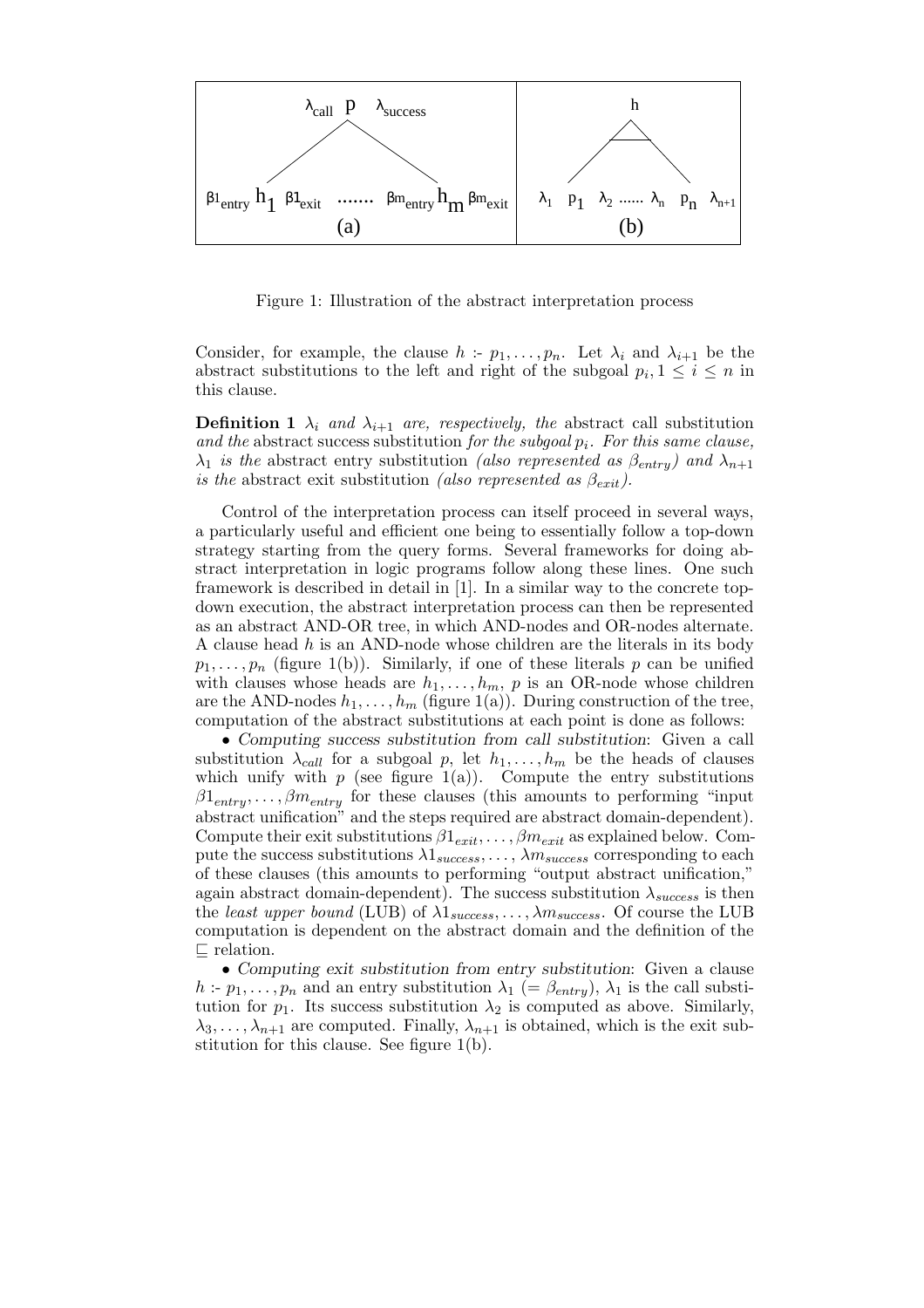Given this basic framework, it is clear that a particular analysis strategy needs to: (a) define an abstract domain and substitution framework, and the  $\Box$  relation, (b) describe how to compute the *entry substitution* for a clause C given a subgoal  $p$  (which unifies with the head of C) and its call substitution, and (c) describe how to compute the success substitution for a subgoal  $p$  given its call substitution and the exit substitution for a clause C whose head unifies with  $p$ . Such information represents the "core" of a particular analysis strategy. Sections 3, 4 and 5 respectively address the corresponding definitions and algorithms for the approach presented in this paper.

In addition to the three points above, there is, however, one more issue that needs to be addressed. The overall abstract interpretation scheme described works in a relatively straightforward way if the program has no recursion. Consider, on the other hand, a recursive predicate  $p$ . If there are two OR-nodes for  $p$  in the abstract AND-OR tree such that they are identical (i.e., they have the same atoms), one is an ancestor of the other, and the call substitutions are the same for both, then the abstract AND-OR tree is infinite and an abstract interpreter using the simple control strategy described above will not terminate. In order to ensure termination, some sort of *fixpoint computation* is required. In order to support such fixpoint computation, memo tables [7] are used in [6, 18] and stream predicates are used in [17]. We have developed an efficient fixpoint algorithm for which, due to space limitations, it is not possible to give a precise description herein. However, this algorithm is described in detail in [15]. The basic idea behind the algorithm is as follows:

- First, the clauses which unify with  $p$  are selected. This is done using a combination of abstract and concrete unification.<sup>4</sup>
- Compute an *approximate* value of  $\lambda_{success}$  using the non-recursive clauses for  $p$  and record this value in a *memo table*. Note that this allows faster convergence than starting with  $\emptyset$  ( $\perp$ ). Also, the memo table is used in a novel way in that it contains information about the particular goal called and its location within the program so that information is gathered for all points in all clauses, rather than on a per-procedure basis.
- Construct the subtree for p, using the approximate value of  $\lambda_{success}$ from the memo table, if necessary. Note that this computation will not enter into an infinite loop since approximate values of projected success substitutions from the memo table are used for recursive predicates.
- Update the value of  $\lambda_{success}$  using p's subtree. This value is "more" accurate" than the previous one. Update  $p$ 's subtree to reflect this change and compute the new value of  $\lambda_{success}$  again. Repeat this step until the value of  $\lambda_{success}$  doesn't change, i.e., it has reached fixpoint.

<sup>&</sup>lt;sup>4</sup>To the best of our knowledge, other abstract interpreters use only *abstract* (rather than also concrete) unification to "weed" out candidate clauses. This obviously decreases the precision of the information computed by them.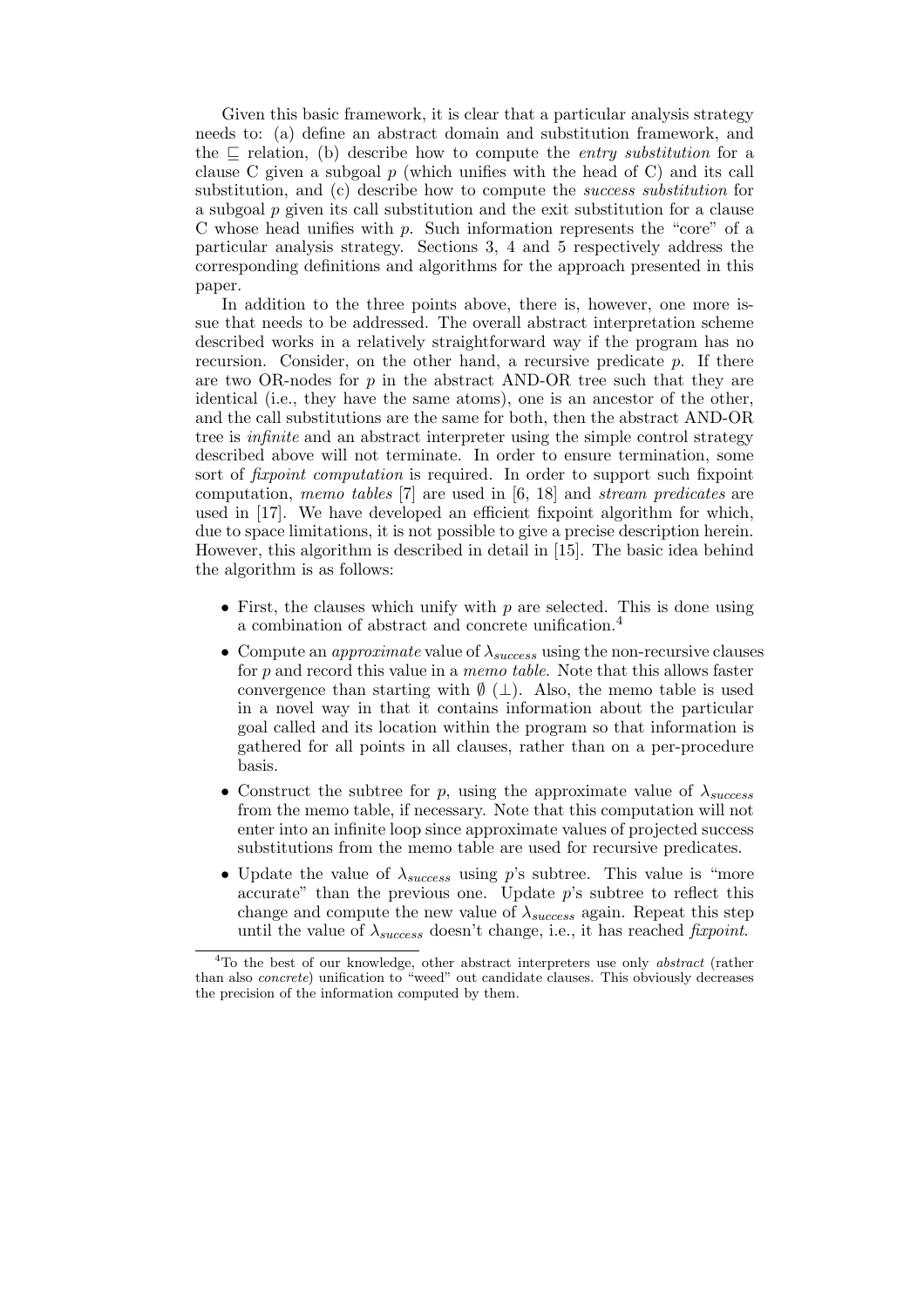# 3 Abstraction Framework

As mentioned before, in the concrete interpretation the collecting semantics for a top down execution of logic programs is usually given in terms of the sets of substitutions associated with each program point. The traditional approach to abstracting such sets of substitutions is to define an abstract domain and then to describe a method for constructing an *abstract substi*tution corresponding to a set of substitutions. For example, the abstract domain used in [1] consists of three elements: ground, free and any. These elements respectively correspond to the set of all ground terms, the set of all unbound (free) variables, and the set of all terms. An abstract substitution is then defined as a mapping from program variables (of a clause) to elements of the abstract domain. For example, if  $X$  and  $Y$  are the program variables in a clause, then an abstract substitution at a point in that clause could be  ${X/ground, Y/free}$ . This abstract substitution actually represents the set of all substitutions in which  $X$  is bound to a ground term and  $Y$  is bound to a free variable.

The approach used for defining abstract substitutions herein is somewhat different. Although we may also be interested in knowing characteristics of the the sets of terms that program variables are bound to at run-time (e.g. type information), our main objective herein is the determination of information regarding the sharing of variables among the sets of terms to which program variables are bound. I.e., let  $X$  and  $Y$  be program variables in a clause. We will use an abstract substitution in our abstract interpreter which can tell us whether the sets of terms that  $X$  and  $Y$  are bound to contain/share any variables. In fact, we see the two classes of information (sharing/type) as complementary: we propose using a combined abstract substitution where a conventional abstract domain is used for gathering term-type information and the techniques described in this paper are used for keeping track of variable dependence.<sup>5</sup> Furthermore, the knowledge of variable dependence information will increase the precision of the whole analysis. For simplicity, however, in this paper we will describe only the part of the abstract substitution responsible for variable dependency information, which, in any case, is sufficient by itself for applications such as automatic generation of IAP.

Before formally describing the representation for abstract substitutions, we review some basic definitions about substitutions. A substitution for the variables of a clause is a mapping from the set of program variables in that clause  $(Pvar)$  to terms that can be formed from the universe of all variables (Uvar), and the constants and functors in the given program and query. The domain of a substitution  $\theta$  is written as  $dom(\theta)$ . We consider only idempotent substitutions. The instantiation of a term  $t$  under a substitution  $\theta$  is denoted as t $\theta$  and  $var(t\theta)$  denotes the set of variables in t $\theta$ .

Let  $\theta$  be a given substitution for a clause C. As defined in [9, 8], a program variable X, which is in C, is ground under this substitution if  $var(X\theta) = \emptyset$ . Program variables X and Y, which are in C, are *independent* if  $var(X\theta)$  $var(Y\theta) = \emptyset$ . We say that variable V occurs in program variable X under the substitution  $\theta$  if  $V \in var(X\theta)$ .

<sup>&</sup>lt;sup>5</sup>Such a system, which combines the techniques presented in this paper with an abstract domain which includes limited-depth concrete terms, as in the MA3 system [18], is proposed in [15].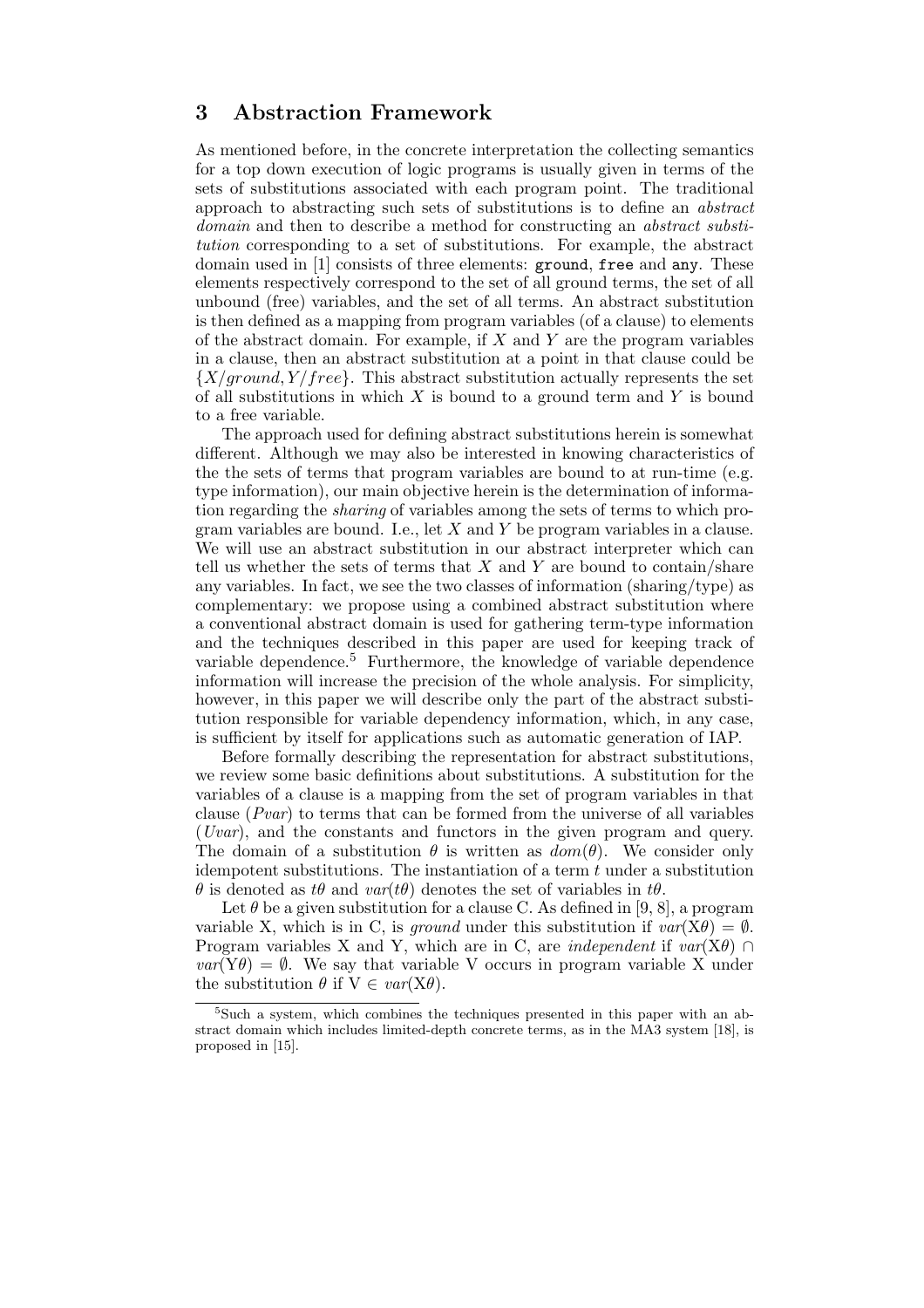Below, we formally define the abstract substitution  $\mathcal{A}(\theta)$  which corresponds to a concrete substitution  $\theta$ , to be a set of sets of program variables in that clause following  $[10]$ .<sup>6</sup> Later, we extend it to sets of substitutions. Informally, a set S of program variables appears in  $\mathcal{A}(\theta)$  iff there is a variable V which occurs in each member of S under  $\theta$ . For the example clause mentioned previously, the value of an abstract substitution may be  $\{\{X\}, \{X, Y\}\}\$ . This abstract substitution corresponds to a set of substitutions in which  $X$  and Y are bound to terms  $t_X$  and  $t_Y$  such that (1) at least one variable occurs in both  $t_X$  and  $t_Y$  (represented by the element  $\{X, Y\}$ ) and (2) at least one variable occurs only in  $t_X$  (represented by the element  $\{X\}$ ). Thus, a program variable is ground if it does not appear in any set in  $\mathcal{A}(\theta)$ , and two program variables are independent if they do not appear together in any set in  $\mathcal{A}(\theta)$ .

Definition 2 Subst is the set of all substitutions which map variables in Pvar to terms constructed from variables in Uvar and constants and functors in the given program and query.

Definition 3 Asubst is the set of all abstract substitutions for a clause, i.e., Asubst =  $\wp(\wp(Pvar))$  where  $\wp(S)$  denotes the powerset of S.

**Definition 4** The function Occ takes two arguments,  $\theta$  (a substitution) and U (a variable in Uvar) and produces the set of all program variables  $X \in$ Pvar such that U occurs in  $var(X\theta)$ , i.e.

$$
Occ(\theta, U) = \{X | X \in dom(\theta) \land U \in var(X\theta)\}
$$

Definition 5 (Abstraction of a substitution)

 $\mathcal{A}: Subst \rightarrow Asubst$ 

$$
\mathcal{A}(\theta) = \{Occ(\theta, U) | U \in Uvar\}
$$

**Example:** Let  $\theta = \{W/a, X/f(A_1, A_2), Y/g(A_2), Z/A_3\}$ .  $Occ(\theta, A_1)$  $\{X\}, \text{Occ}(\theta, A_2) = \{X, Y\}, \text{Occ}(\theta, A_3) = \{Z\} \text{ and } \text{Occ}(\theta, U) = \emptyset \text{ for all }$ other  $U \in Uvar$ . hence,  $\mathcal{A}(\theta) = \{\emptyset, \{X\}, \{X, Y\}, \{Z\}\}.$ 

The abstraction function  $A$  is extended to sets of substitutions as follows:

 ${}^{6}$ As mentioned before, the representation that we use for abstract substitutions is essentially the same as suggested to us by Jacobs and Langen [10], from whom defs 2–7 are taken. However, our approach, developed independently, compared to the description in [11] (which we have just received at the time of preparing this final version of our paper) appears quite different: we use a combination fixpoint / top-down strategy which computes only the information that pertains to the particular set of queries to be considered, rather than for all queries. This is, in our opinion, both more useful and efficient. We compute information at all points in the program, rather than per-procedure. Also, our abstract unification is quite different and we believe that our unification algorithms compute the sharing information with considerably higher accuracy. Furthermore, we provide in [15] a concrete algorithm for performing the fixpoint computation. Also, because our approach is more along the lines of traditional analysis for logic programs it can be combined with them as suggested in this section. See [15] for a more detailed comparison.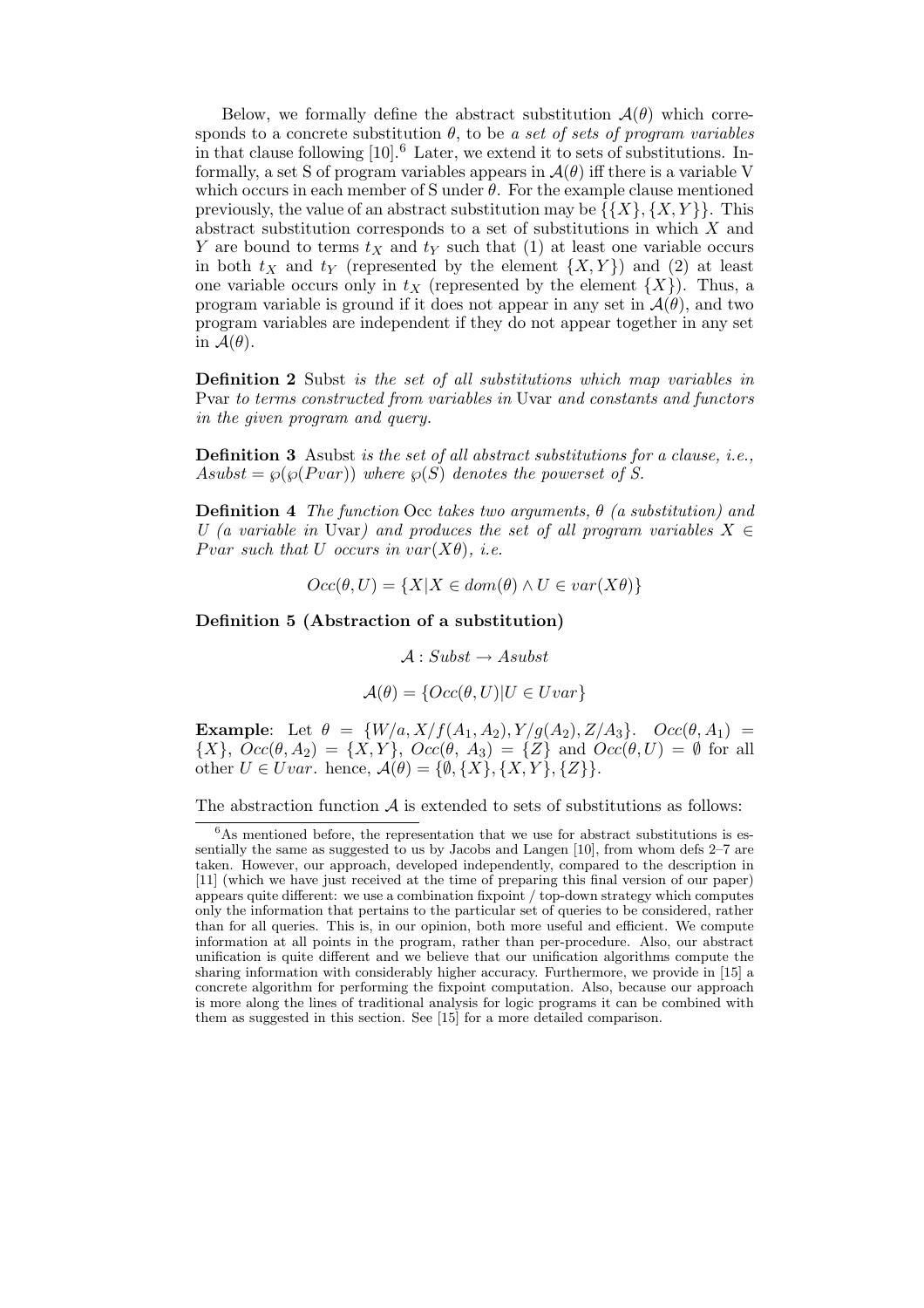Definition 6 (Abstraction of a set of substitutions)

$$
\alpha : \wp(Subst) \to Asubst
$$

$$
\alpha(\Theta) = \bigcup_{\theta \in \Theta} \mathcal{A}(\theta)
$$

Essentially,  $\alpha$  constructs the union of the sharing information found in all substitutions in  $\Theta$ . Note that, in a sense, the term *abstract substitution* may be a misnomer for such a data structure. The reason for such an objection would be that this data structure only abstracts a set of substitutions but it does not (explicitly) tell us about the set of terms a program variable is bound to in a set of substitutions (which the conventional abstract substitutions do, as discussed above). Nevertheless, we use the term abstract substitution for the data structure introduced above, since it does abstract the information contained in a set of substitutions. The corresponding concretization function is:

#### Definition 7 (Concretization)

$$
\gamma: Asubst \to \wp(Subst)
$$

$$
\gamma(SS) = \{\theta | \theta \in Subst \land \mathcal{A}(\theta) \subseteq SS\}
$$

If a clause has N program variables, there can be at most  $2^{2^N}$  different abstract substitutions for it. A partial order can be defined on these abstract substitutions.  $\lambda_1 \subseteq \lambda_2$  iff  $\gamma(\lambda_1) \subseteq \gamma(\lambda_2)$ . It can be easily shown that  $\lambda_1 \subseteq \lambda_2$ iff  $\lambda_1 \subseteq \lambda_2$  and consequently that the *least upper bound* of two abstract substitutions is equal to their *union* and the *greatest lower bound* is equal to their intersection. We can make the following observations from the above definitions:

- The lattice of abstract substitutions for a clause is finite and hence has a finite depth. This will be used to prove that the fixpoint computation always terminates.
- For a given clause, the *top* element in the lattice is the powerset of all the program variables in that clause.
- The bottom element in the lattice for all clauses is  $\emptyset$ . The meaning of this abstract substitution can be explained as follows: suppose a clause has a subgoal sg which cannot be satisfied under its abstract call substitution  $\lambda$ , i.e., sq fails. The abstract success substitution for sq would then be  $\emptyset$ .
- The abstract substitution which makes all program variables in a clause ground is  $\{\emptyset\}.$
- $\emptyset$  is an element of every non-empty abstract substitution  $\lambda$ . This is a consequence of the fact that every concrete substitution  $\theta$  has a finite range. Hence,  $\emptyset \in \mathcal{A}(\theta)$ . From the definition of  $\gamma(\lambda)$  it is clear that  $\emptyset \in \lambda$ .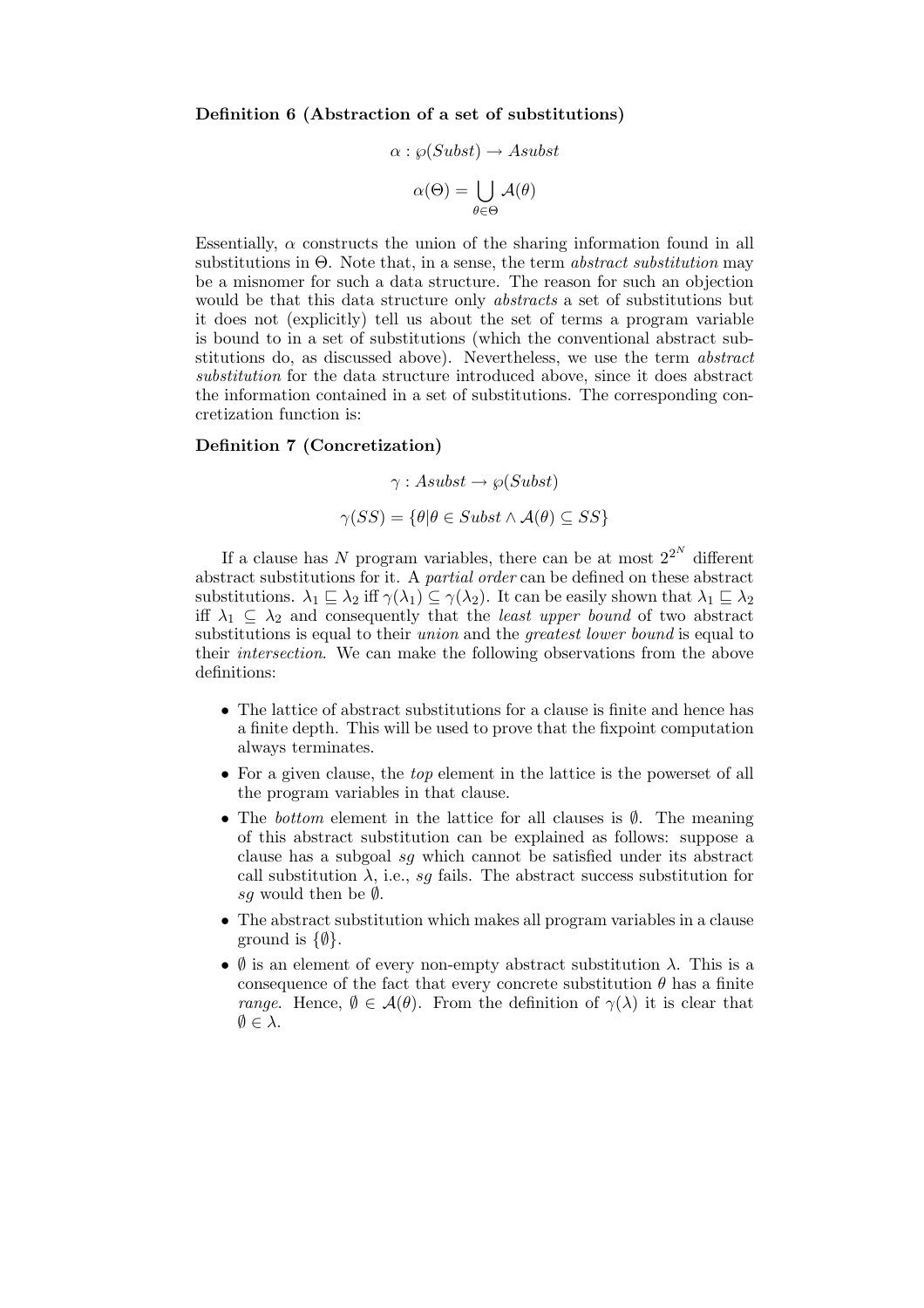Since the abstract interpreter manipulates only abstract substitutions and since these abstract substitutions do not have complete information about the actual terms each program variable is bound to, this introduces approximations in our computations of abstract substitutions. We require that these be safe approximations.

Definition 8 (safe approximation) Suppose that the concrete set of substitutions that occurs at a point in a clause is  $\Theta$  and the abstract interpreter computes the abstract substitution at this point as  $\lambda$ .  $\lambda$  is a safe approximation to the actual abstract substitution at this point if, whenever variables X and Y are dependent according to at least one substitution in  $\Theta$ , there is a set  $S \in \lambda$  such that  $X \in S$  and  $Y \in S$ , i.e., the abstract substitution should capture all the sharing information. Similarly, if a variable  $X$  is ground according to  $\lambda$ , it should be ground according to all substitutions in  $\Theta$ .

Thus a computed abstract substitution which is a safe approximation to the actual one is allowed to be conservatively imprecise: it can indicate that two variables are dependent when actually they are independent according to the concrete set of substitutions. Similarly, a variable can be nonground according to such an abstract substitution even if it is ground according to the concrete set of substitutions. Therefore, the sharing information in such an abstract substitution is characterized as potential sharing. All the abstract substitutions that are mentioned in subsequent sections of this paper are conservative abstract substitutions, i.e., they are safe approximations to the actual abstract substitutions.

#### 3.1 Other definitions

In this section, we present some definitions and results that are used in sections 4 and 5.

**Definition 9** Given a set of program variables S and a subgoal  $pred(u_1, \ldots,$  $u_n$ ), pos(pred( $u_1, \ldots, u_n$ ), S) gives the set of all argument positions of this subgoal in which at least one element of S occurs, i.e.,

$$
pos(pred(u_1, ..., u_n), S) = \{i | S \cap var(u_i) \neq \emptyset\}
$$

Given a subgoal  $pred(u_1, \ldots, u_n)$  and an abstract substitution  $\lambda$ , the function  $\mathcal{P}(pred(u_1, \ldots, u_n), \lambda)$  computes the dependencies among the argument positions of this subgoal due to  $\lambda$ . This is expressed as a subset of the powerset of  $\{1, \ldots, n\}$  (similar to representing an abstract substitution as a set of sets of program variables).

#### Definition 10

$$
\mathcal{P}(pred(u_1, \ldots, u_n), \lambda) = \{pos(pred(u_1, \ldots, u_n), S) | S \in \lambda\}
$$

So,  $\mathcal P$  converts the dependencies among program variables in  $\lambda$  to dependencies among the argument positions of the predicate  $pred/n$ .

Definition 11 (Closure under union) For a set of sets SS, the closure  $SS^*$  of SS is the smallest superset of SS that satisfies:  $S_1 \in SS^* \wedge S_2 \in$  $SS^* \Rightarrow S_1 \cup S_2 \in SS^*.$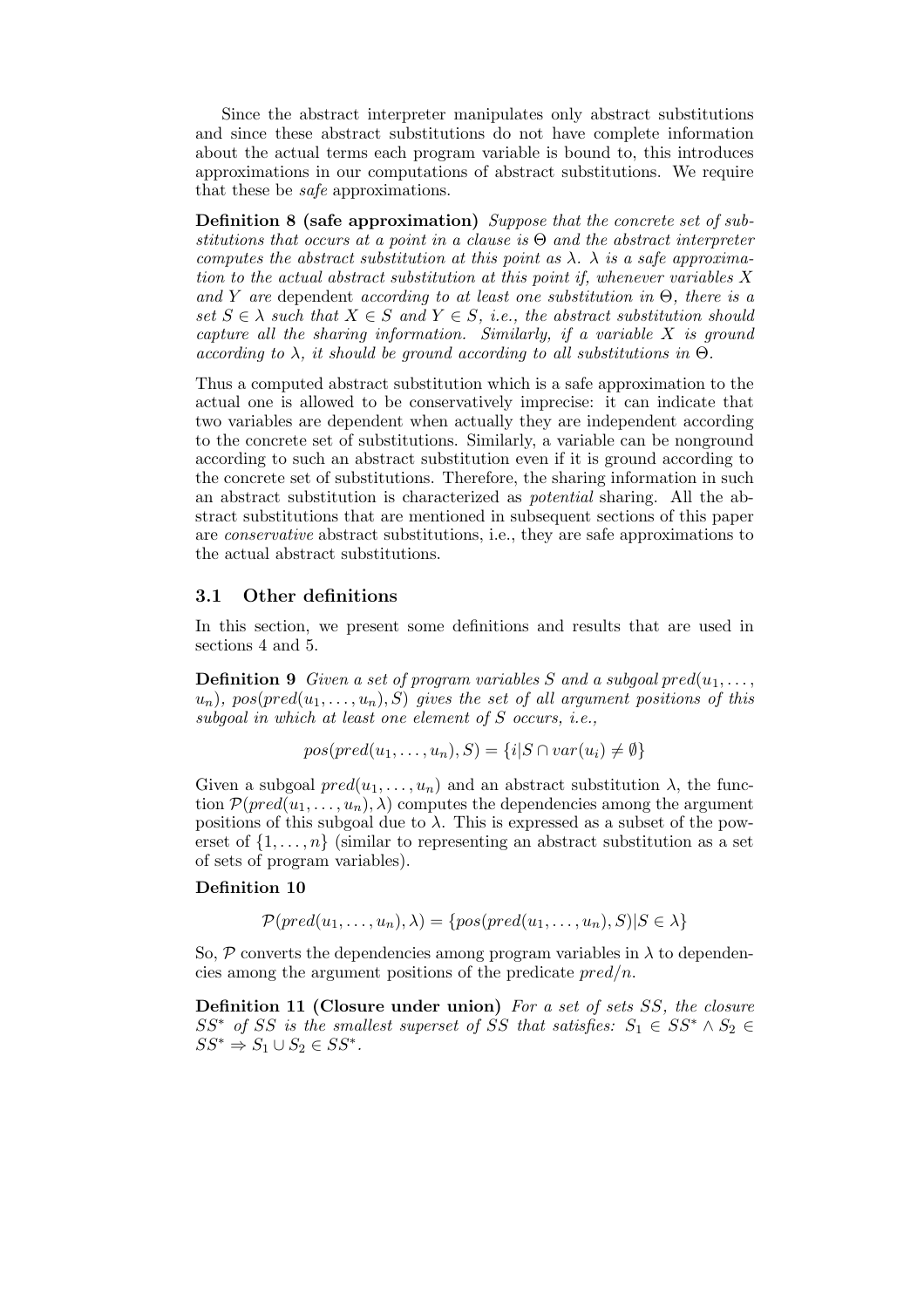**Proposition 1** Let  $\sigma$  and  $\mu$  be two concrete substitutions. Let  $\lambda$  be an abstract substitution such that  $\mathcal{A}(\sigma) \subseteq \lambda$ . Then  $\mathcal{A}(|\sigma \circ \mu|_{dom(\sigma)}) \subseteq \lambda^*$ , where  $|\sigma \circ \mu|_{dom(\sigma)}$  indicates the restriction of  $\sigma \circ \mu$  to the domain of  $\sigma$ .

Proof: We note that

$$
Occ(| \sigma \circ \mu |_{dom(\sigma)}, X) = \bigcup_{X \in var(Y\mu)} Occ(\sigma, Y), \quad \text{if } X \in dom(\mu)
$$
  
= 
$$
\bigcup_{X \in var(Y\mu)} Occ(\sigma, Y) \cup Occ(\sigma, X), \quad \text{if } X \notin dom(\mu)
$$

Since  $\mathcal{A}(\sigma) = \{Occ(\sigma, U) | U \in Uvar\}$ , we have  $\mathcal{A}(| \sigma \circ \mu|_{dom(\sigma)}) \subseteq (\mathcal{A}(\sigma))^* \subseteq$  $\lambda^*$ . $\square$ 

Corollary 1 Let  $\lambda_{call}$  be the abstract call substitution and  $\lambda_{success}$  be the abstract success substitution for a subgoal sg. Then  $\lambda_{success} \subseteq \lambda_{call}^*$ .

**Proof:** Let  $\theta_{\text{coll}}$  and  $\theta_{\text{success}}$  be the call and success substitutions for this subgoal. Then there exists a substitution  $\mu$  (this is the substitution obtained by "solving" the subgoal sg) such that  $\theta_{success} = |\theta_{call} \circ \mu|_{dom(\theta_{call})}$ . Also  $\mathcal{A}(\theta_{call}) = \lambda_{call}$  and  $\mathcal{A}(\theta_{success}) = \lambda_{success}$ . Therefore,  $\lambda_{success} = A(\mid \theta_{call} \circ \mu \mid_{dom(\theta_{call})}) \subseteq \lambda_{call}^*$ .

Corollary 2 Let  $\lambda_{call}$  be the abstract call substitution and  $\lambda_{success}$  be the abstract success substitution for a subgoal sg. Then  $\mathcal{P}(sg, \lambda_{success}) \subseteq (\mathcal{P}(sg, \lambda_{call}))^*$ .

**Proof:**From corollary 1 we get  $\lambda_{success} = \{ S \mid \exists S_i \in \lambda_{call}(S = \bigcup_i S_i) \}.$ We observe that  $pos(sq, \bigcup_i S_i) = \bigcup_i pos(sq, S_i)$ . Therefore,  $P(sq, \lambda_{success}) =$  $\{pos(sg, S) \mid S \in \lambda_{success}\} = \{pos(sg, \bigcup_i S_i) \mid \exists S_i \in \lambda_{call}\} = \{\bigcup_i pos(sg, S_i) \mid \exists S_i \in \lambda_{call}\}$  $\exists S_i \in \lambda_{call}$   $\subseteq$  { $pos(sg, S) | S \in \lambda_{call}$ }\* =  $(\mathcal{P}(sg, \lambda_{call}))^* \square$ 

Corollary 3 Let the subgoal sg (with a projected abstract call substitution  $\lambda$ ) be unified with the head of a clause C. The abstract entry substitution for C,  $\beta_{entry}$  satisfies the condition  $\beta_{entry} \subseteq \lambda^*$ .

**Proof:** Similar to the proofs of Corollaries 1 and 2.  $\Box$ 

### 4 Computing Abstract Entry Substitution

In this section, we describe an algorithm to compute the (abstract) entry substitution for a clause C given a subgoal sg which unifies with the head hd of this clause and sq's (abstract) call substitution.

If the program variables in hd belong to a set  $S_{hd}$ , then a *conservative* entry substitution for this clause would be  $\wp(S_{hd})$ . But this is too *pessimistic* an estimate, since it says that every program variable in  $hd$  is potentially dependent on every other program variable. To get a more accurate estimate, we determine which program variables in  $S_{hd}$  are ground and try to reduce the sharing information in the entry substitution. An algorithm for performing this task is given in section 4.1. Section 4.2 illustrates this algorithm with an example. This algorithm can be summarized as follows: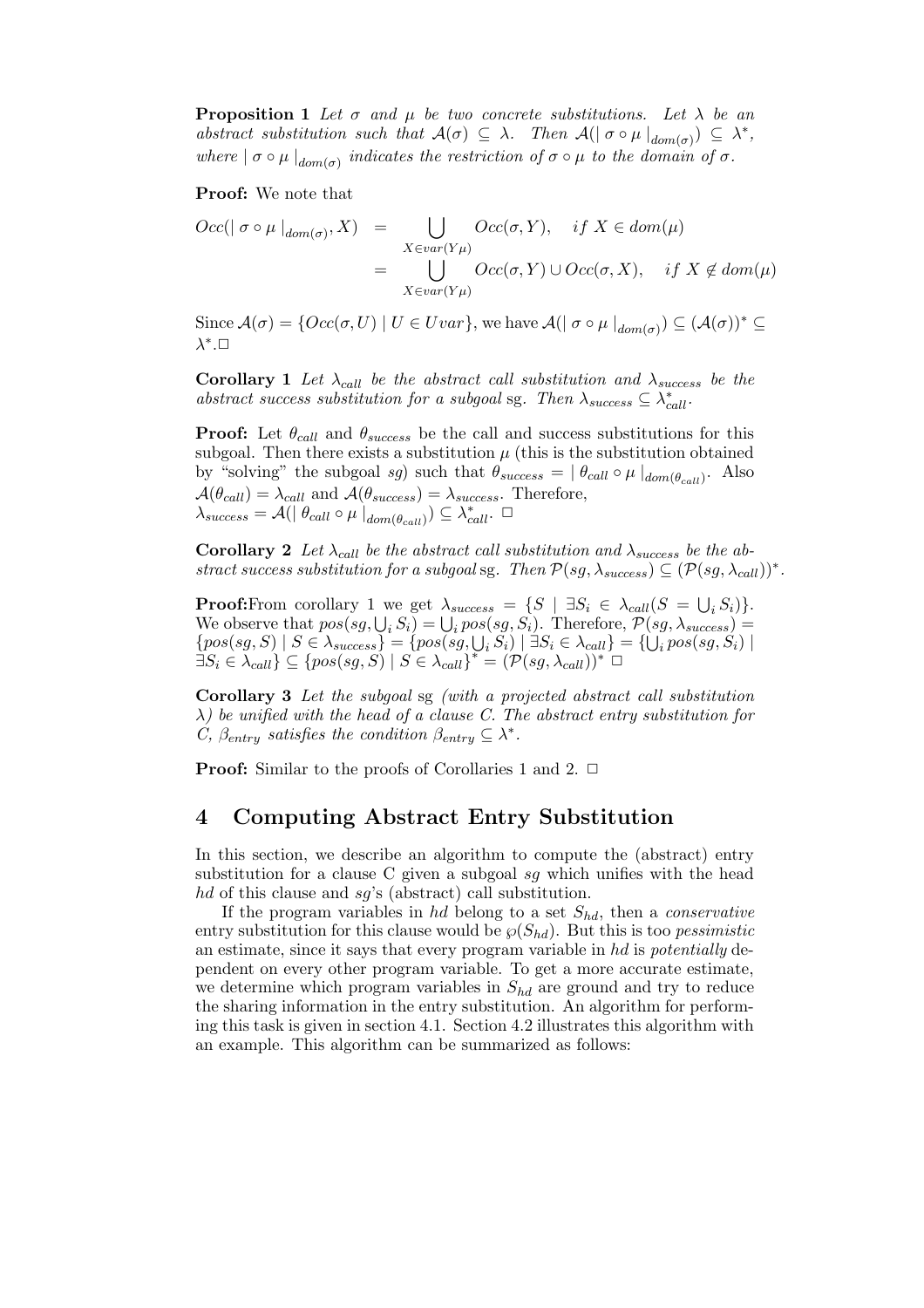- Perform abstract unification: Do a term by term unification for sq and hd and determine the potential sharing information between the program variables in sg and hd. This is done in steps 1 through 3.
- Propagate groundness information: A program variable in  $S_{hd}$  is ground if it is unified with a ground term in  $sg$ . This term could be ground either because the program variables in it are ground in  $sq$ 's call substitution, because it does not contain any program variables, because some of its program variables are ground due to unification with terms in hd, or because of a combination of the above. This is done in steps 4 through 6.
- Apply independence information in sg's call substitution: Take the remaining program variables (which are *potentially* nonground) in  $S_{hd}$ . Form dependencies among them based on the results of abstract unification and groundness analysis. Eliminate some of these dependencies based on the information in  $sg$ 's call substitution. This is done in steps 7 through 10.

### 4.1 Algorithm

Let the set of program variables which occur in sg be  $S_{sq} = \{X_1, X_2, \ldots, X_m\}$ . Let  $sg = pred(s_1, s_2, \ldots, s_n)$  and the head hd (which is unifiable with  $sg) = pred(t_1, t_2, \ldots, t_n)$ . Let the set of the program variables in hd be  $S_{hd} = \{Y_1, Y_2, \ldots, Y_p\}$  and the set of program variables which do not occur in hd but occur in the body of the clause of hd be  $\{Y_{p+1}, \ldots, Y_q\}$ . We assume<sup>7</sup> that  $S_{sg} \cap \{Y_1, \ldots, Y_q\} = \emptyset$ . Let  $\lambda_{call}$  be the call substitution of the subgoal sg. Below we describe the algorithm for computing the entry substitution  $\beta_{entry}$  for the clause  $C = hd$  :- body.

1. Projection: Compute  $\lambda$  by projecting  $\lambda_{call}$  on to the set  $S_{sq}$ , i.e.,

$$
\lambda \leftarrow \{ S \mid S = (S' \cap S_{sg}), S' \in \lambda_{call} \}
$$

 $\lambda$  contains all the *potential* sharing information among program variables in sg.

2. Normalize unification equations: i.e., for each pair of terms  $s_i, t_i, 1 \leq$  $i \leq n$ , normalize the equation  $s_i = t_i$  so that it is replaced by a set of equations  $S_i$  containing  $Z = Term_Z, Z \in S_{sq} \cup S_{hd}$ . Form the set  $U$  as follows:

$$
\mathcal{U} \leftarrow \{(Z, Set_Z) \mid Set_Z = var(Term_Z), Z \in \bigcup\nolimits_{1 \leq i \leq n} S_i\}
$$

3. Grouping: For each Z such that  $(Z, Set1_Z), \ldots (Z, Setk_Z)$  are elements of U, replace these elements with  $(Z, \{Set1_Z, \ldots Setk_Z\})$ . The presence of this element in  $U$  means that, due to the unification of sq and hd, the program variable  $Z$  is bound to  $k$  different terms, respectively containing the sets of program variables  $Set1_Z, \ldots, Setk_Z$ .

 $7$ This assumption is valid due to renaming of variables in clauses.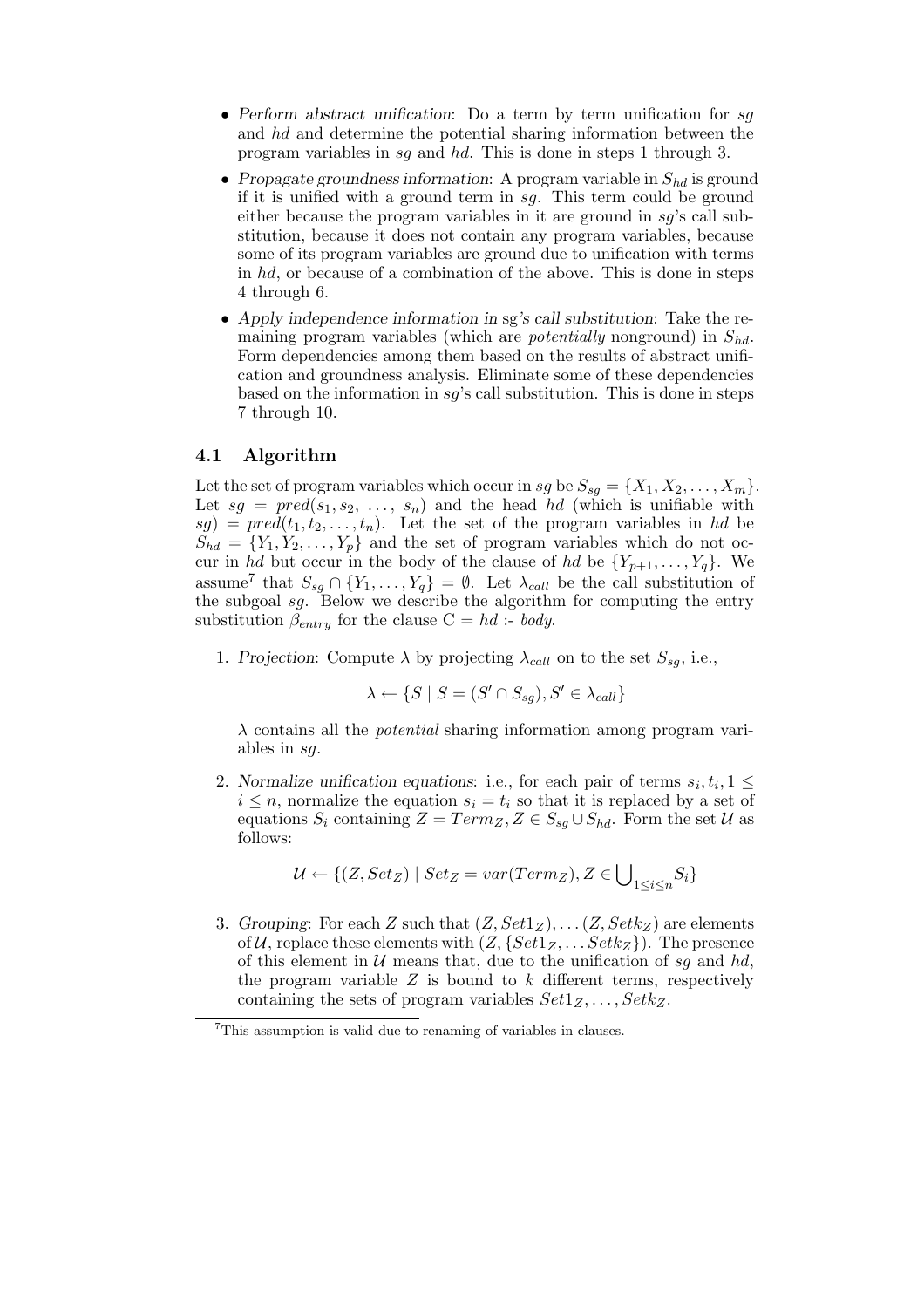- 4. Initialize the set of ground program variables: Let G denote the set of program variables in sq and hd that are ground. Initialize  $G$  as follows: for all  $(Z, SS_Z) \in \mathcal{U}$  such that
	- $\emptyset \in SS_Z$  (i.e., Z is bound to a ground term due to the current unification), or
	- Z belongs to the set  $S_{sq}$  and is ground according to  $\lambda$ ,

add  $Z$  to  $G$ . We also maintain a queue L of ground program variables, whose groundness has not been propagated to other program variables. Initially L contains the same elements as G in some order.

- 5. Groundness propagation: Repeat
	- (a) Dequeue  $Z$  from  $L$ ;
	- (b) Let  $G_1 \leftarrow \{W \mid W \notin G, (Z, SS) \in \mathcal{U}, S \in SS, W \in S\}$ . Update  $G \leftarrow G \cup G1$ . Also, enqueue the elements in G1 to the queue L and remove  $(Z, SS)$  from U (this step ensures that the "groundness" of Z is transmitted to all the program variables that occur in the terms that  $Z$  is bound to);
	- (c) For all  $W, S, SS$  such that  $(W, SS) \in U, S \in SS$  and  $Z \in S$ , remove Z from S. If S becomes an empty set and if W is not in the set  $G$ , enqueue W in the queue L and add it to the set  $G$  (this step ensures that occurrences of Z are removed from the RHS of the unification equations);

Until the queue  $L$  is empty.

- 6. Update  $\lambda: \lambda \leftarrow \{S \mid S \in \lambda, S \cap G = \emptyset\}.$  This is an update of the call substitution  $\lambda$  to reflect the fact that some variables in  $S_{sq}$  have become ground due to unification of sg with hd.
- 7. Potential dependency graph formation: Build an undirected graph  $G_{ST}$ which will reflect potential sharing between instantiations of program variables. Let  $G_{ST} = (V, E)$ , where  $V = (S_{sq} \cup S_{hd}) - G$  and an edge between two vertices indicates a potential sharing between program variables represented by the two vertices.  $E = E1 \cup E2 \cup E3$  where  $E1, E2,$  and  $E3$  are computed as follows:
	- $E1 \leftarrow \{(X_i, X_j) \mid X_i \in S, X_j \in S, S \in \lambda, i \neq j\}$  (In this step, we carry over the sharing information between program variables in  $\lambda$  to the graph  $G_{ST}$ ).
	- $E2 \leftarrow \{(W, Z) \mid (W, SS) \in \mathcal{U}, S \in SS, Z \in S\}$  $E3 \leftarrow \{ (Z_i, Z_j) \mid (W, SS) \in \mathcal{U}, Z_i \in S1, Z_j \in S2, S1 \in SS, S2 \in \mathcal{U}, Z_i \in \mathcal{U}, Z_i \in \mathcal{U}, Z_i \in \mathcal{U} \}$  $SS, Z_i \neq Z_j$

(In this step, we carry over the sharing information due to unification to the graph  $G_{ST}$ ).

8. Graph partitioning: Let  $S_{hd} - G$  be partitioned into mutually disjoint sets  $HP_1, \ldots, HP_r$  such that  $Y_i$  and  $Y_j$  belong to the same partition if and only if there is a path between them in the graph  $G_{ST}$ .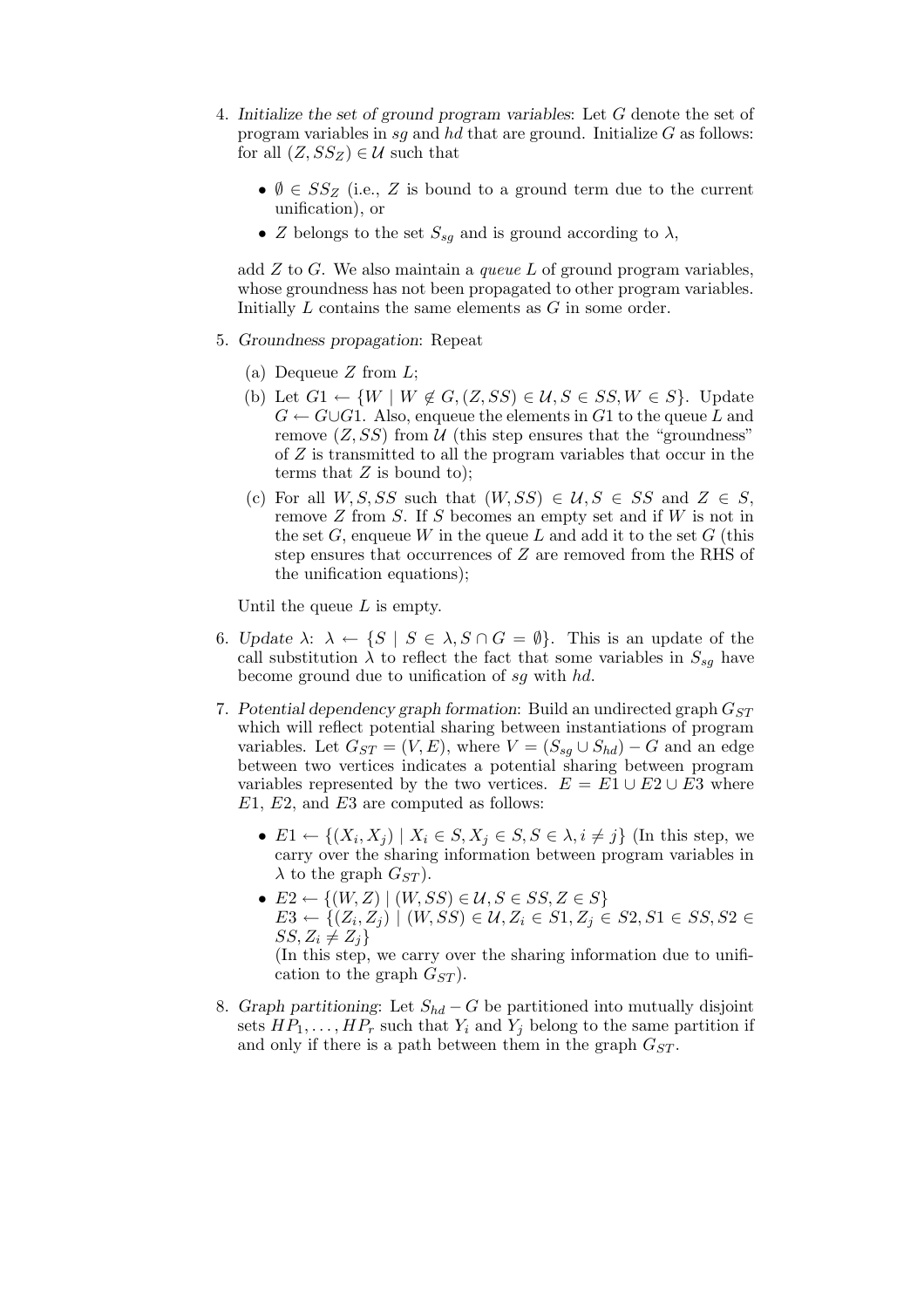9. Form a first approximation to  $\beta_{entru}$ :

$$
\beta \leftarrow \bigcup_{i=1}^r \wp(HP_i)
$$

It is clear that the entry substitution  $\beta_{entry}$  for the clause C is a subset of  $\beta$ .

10. Prune β down to form  $\beta_{entry}$ : β may contain some sharing information among the arguments of the subgoal predicate that is not compatible with  $\lambda$ . In this step, we remove such "spurious" sharing information from  $\beta$ . Consider  $\mathcal{P}(sg, \lambda)$ . This gives the sharing information among the arguments of sq due to the abstract substitution  $\lambda$ . By unifying sq with the head  $hd$  of the clause  $C$ , the new sharing among the arguments of this subgoal can only be a subset of  $(\mathcal{P}(sg, \lambda))^*$ . This is proved in Corollary  $\widetilde{3}$  (section 3). We take advantage of this fact in "pruning" down  $\beta$ .  $\beta_{hd} \leftarrow \{S \mid S \in \beta, pos(hd, S) \in (\mathcal{P}(sg, \lambda))^* \}$ . The entry substitution for the clause C is  $\beta_{entry} = (\beta_{hd}) \cup \{\{Y_{p+1}\}, \ldots, \{Y_q\}\}.$ 

**Proposition 2** Let  $\lambda_{call}$  be the abstract call substitution for the subgoal sg and let  $\beta_{entry}$  be the abstract entry substitution for a clause C whose head hd unifies with sg. In the concrete interpretation, let  $\Omega_{entry}$  be the set of entry substitutions for clause C computed from sg's set of call substitutions  $\gamma(\lambda_{call})$ . Then,  $\Omega_{entry} \subseteq \gamma(\beta_{entry})$ .

Basically, this proposition says that  $\beta_{entry}$ , the computed entry substitution for the clause  $C$ , is a safe approximation to its actual abstract entry substitution. A proof sketch can be found in [15].

### 4.2 An Example

We illustrate the above algorithm with the aid of an example.

|                    | $pred(X_1, f(X_2, X_4), X_3, g(X_3), f(X_4, h(X_4)), X_5)$                   |
|--------------------|------------------------------------------------------------------------------|
| $hd$ (of clause C) | $pred(p(Y_1), Y_2, q(Y_3, Y_6), Y_4, f(r(Y_5), Y_6), Y_6))$                  |
| $\lambda$ call     | $\{\emptyset, \{X_1\}, \{X_3\}, \{X_6\}, \{X_1, X_2, X_7\}, \{X_3, X_4\}\}\$ |

Here  $S_{sg} = \{X_1, X_2, X_3, X_4, X_5\}$  and  $S_{hd} = \{Y_1, Y_2, Y_3, Y_4, Y_5, Y_6\}$ . Let  ${Y_7, Y_8}$  be the set of variables in the body of the clause C that do not occur in its head hd. In the following, we illustrate how  $\beta_{entry}$ , the entry substitution for the clause  $C$  is computed given the above information:

- 1. Projection:  $\lambda = \{\emptyset, \{X_1\}, \{X_3\}, \{X_1, X_2\}, \{X_3, X_4\}\}\$
- 2. Normalize unification equations:

$$
\mathcal{U} = \{ (X_1, \{Y_1\}), (Y_2, \{X_2, X_4\}), (X_3, \{Y_3, Y_6\}), (Y_4, \{X_3\}), (X_4, \{Y_5\}), (Y_6, \{X_4\}), (Y_6, \{X_5\}) \}
$$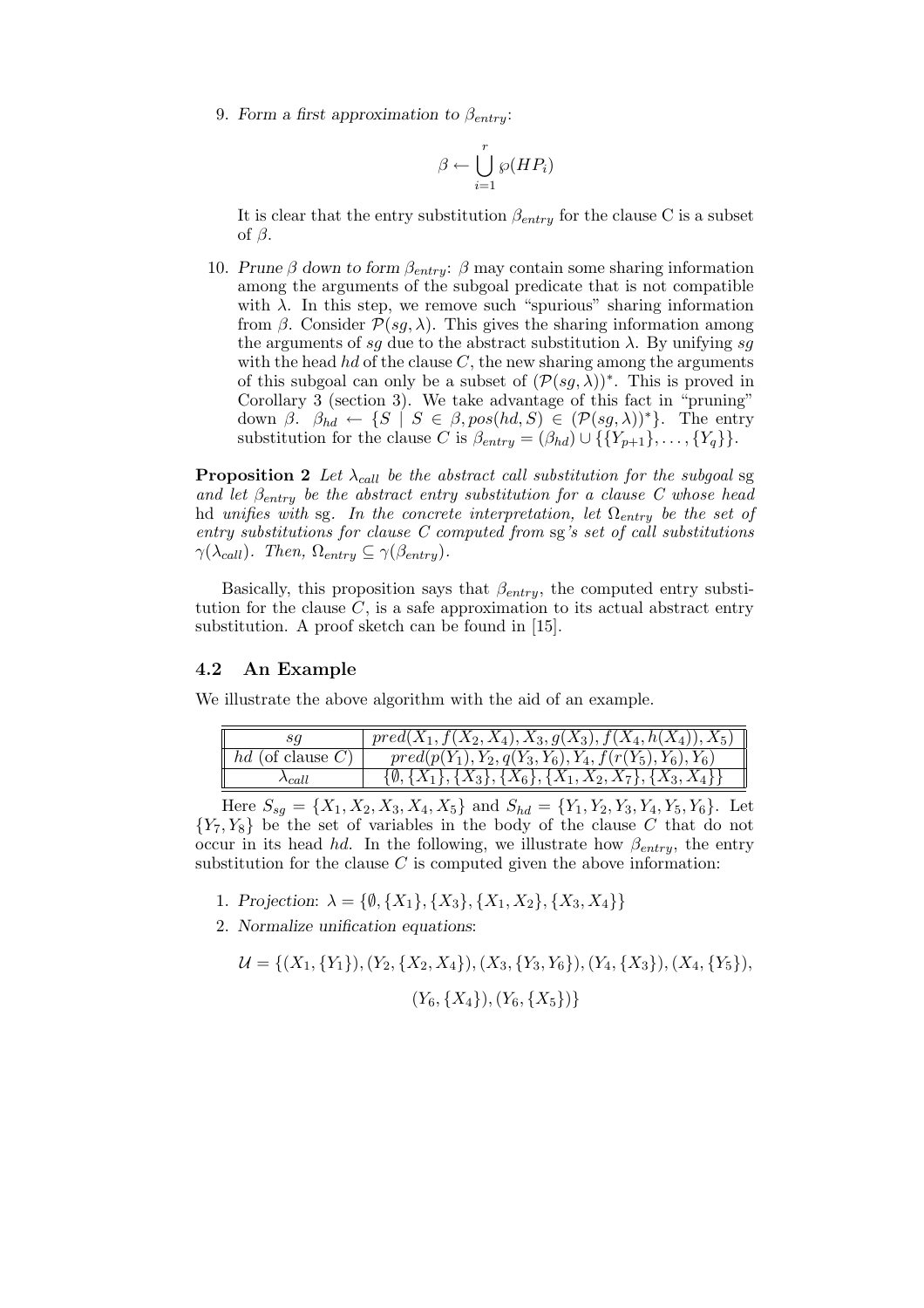3. Grouping: In this step we simplify  $U$  by collecting together tuples which have the same LHS.

$$
\mathcal{U} = \{ (X_1, \{\{Y_1\}\}), (Y_2, \{\{X_2, X_4\}\}), (X_3, \{\{Y_3, Y_6\}\}), (Y_4, \{\{X_3\}\}), (X_4, \{\{Y_5\}\}), (Y_6, \{\{X_4\}, \{X_5\}\}) \}
$$

- 4. Initially,  $G = \{X_5\}$  and the queue L contains only one element,  $X_5$ .
- 5. Groundness propagation: The queue L contains  $X_4, Y_6, Y_5$  at various points during this step. After this step,  $G = \{X_4, X_5, Y_5, Y_6\}$  and

$$
\mathcal{U} = \{ (X_1, \{\{Y_1\}\}), (Y_2, \{\{X_2\}\}), (X_3, \{\{Y_3\}\}), (Y_4, \{\{X_3\}\}) \}
$$

- 6. Update  $\lambda$ :  $\lambda = \{ \emptyset, \{X_1\}, \{X_3\}, \{X_1, X_2\} \}$
- 7. potential dependency graph formation: The graph  $G_{ST} = (V, E)$  where,  $V = \{X_1, X_2, X_3, Y_1, Y_2, Y_3, Y_4\}$  and  $E = \{(X_1, X_2), (X_1, Y_1), (X_2, Y_2), (X_3, Y_3), (X_3, Y_4)\}.$
- 8. Graph partitioning: The set  $S_{hd} G$  is partitioned into two sets,  ${Y_1, Y_2}$  and  ${Y_3, Y_4}$ .
- 9. Taking the union of the powersets of the above partitions, we get

$$
\beta = \{\emptyset, \{Y_1\}, \{Y_2\}, \{Y_1, Y_2\}, \{Y_3\}, \{Y_4\}, \{Y_3, Y_4\}\}\
$$

10. Prune  $\beta$  down to form  $\beta_{entry}$ :  $\mathcal{P}(sg, \lambda) = {\emptyset, {1}, {1, 2}, {3, 4}}$  and  $pos(hd, {Y_1}) = {1}, pos(hd, {Y_2}) = {2}, pos(hd, {Y_1, Y_2}) = {1, 2},$  $pos(hd, \{Y_3\}) = \{3\}, pos(hd, \{Y_4\}) = \{4\}$  and  $pos(hd, \{Y_3, Y_4\}) =$  $\{3, 4\}$ . It is clear that  $\{Y_2\}$ ,  $\{Y_3\}$ ,  $\{Y_4\}$  can be removed from  $\beta$ . To this pruned down  $\beta$  we add  $\{Y_7\}$  and  $\{Y_8\}$  to get  $\beta_{entry} = \{\emptyset, \{Y_1\}, \{Y_1, Y_2\}, \{Y_3, Y_4\}, \{Y_7\}, \{Y_8\}\}.$ 

### 5 Computing Abstract Success Substitution

In the previous section, we described an algorithm for computing an approximation to the entry substitution  $\beta_{entry}$  for a clause  $C = hd$  :- body, given a subgoal sg (which is unifiable with  $hd$ ) and sg's call substitution  $\lambda_{call}$ . In this section we describe an algorithm to compute the success substitution  $\lambda_{success}$  for sg, given the exit substitution  $\beta_{exit}$  for the clause C, i.e., the substitution at the "rightmost" point of the clause C. This algorithm makes use of the abstract unification information computed in the previous algorithm. Also, the sets of variables  $S_{sq}$  and  $S_{hd}$  that are used here will be the same as in section 4.1.

If  $\beta_{exit} = \emptyset$ , i.e., the exit substitution is  $\bot$  indicating that clause C didn't succeed, then obviously  $\lambda_{success} = \emptyset$ . Otherwise, we execute the algorithm in the following section. Broadly, the various steps in this algorithm can be explained as follows: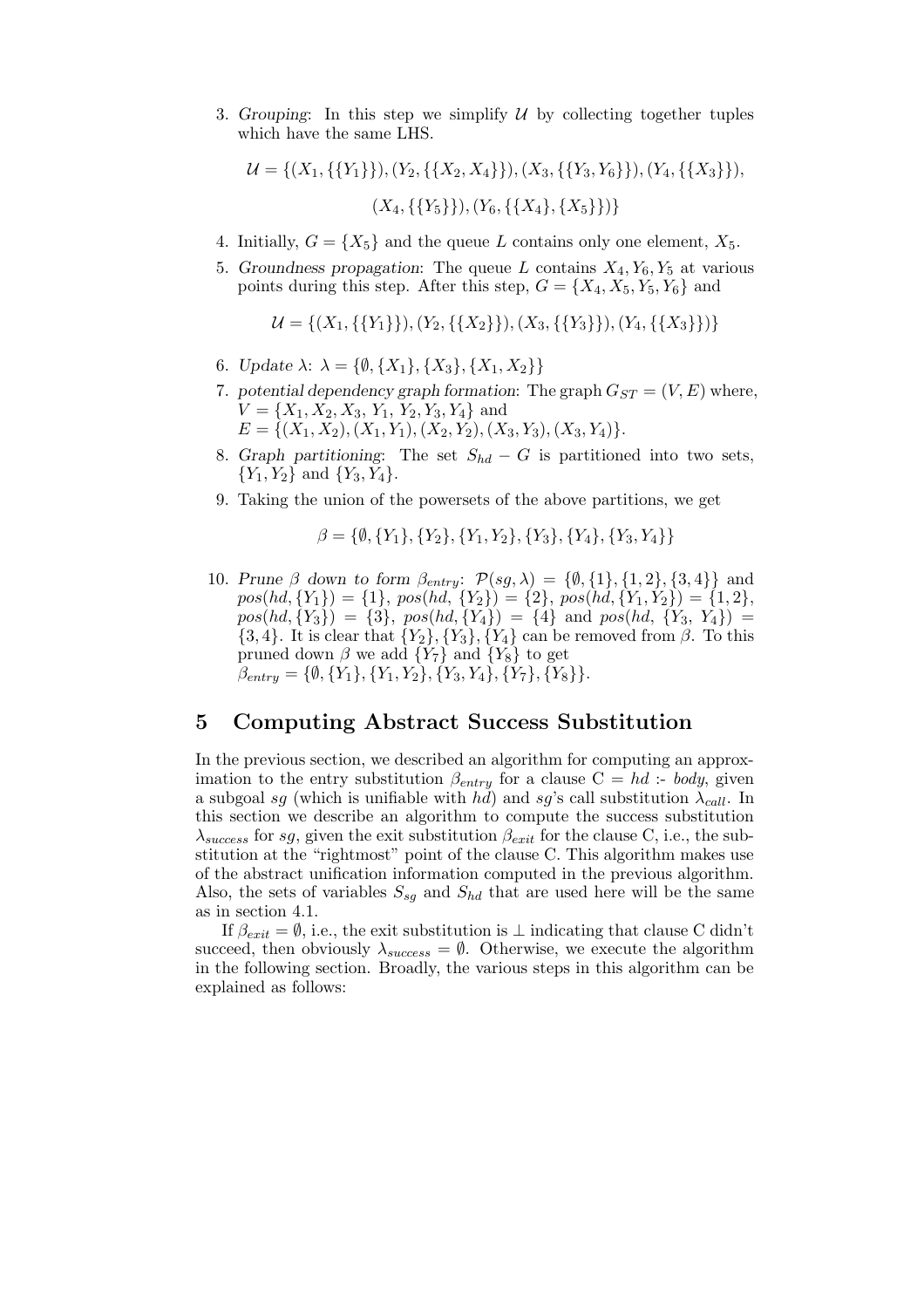- First we project the exit substitution on to the set of program variables in hd (step 1). We then check if any of these program variables is ground according to the exit substitution but was not ground according to the entry substitution. These variables became ground during the execution of the body of clause C. We propagate the groundness of these variables to the appropriate variables in sg (steps 2 and 3).
- We then compute the *potential* dependencies among the program variables in sg by forming a dependency graph as before and taking the union of the appropriate powersets of program variables in  $sq$  (steps 4) through 6).
- Some of these dependencies may be spurious, i.e. (1) they may not agree with the call substitution of sq or  $(2)$  they may not agree with the dependencies among the arguments of sg induced by the exit substitution of the clause C. These spurious dependencies are removed (step 7).
- What we have now is the projection of the success substitution of  $sg$ on its program variables. This is extended to all the program variables in the clause of sq (step 8).

### 5.1 Algorithm

1. Projection: Compute  $\beta'$  by projecting  $\beta_{exit}$  on to the set  $S_{hd}$  (the set of variables in the head  $hd$ , i.e.,

$$
\beta' \leftarrow \{ S \mid S = (S' \cap S_{hd}), S' \in \beta_{exit} \}
$$

 $\beta'$  is effectively all the information from  $\beta_{exit}$  that is used in this algorithm.

2. Groundness propagation: Start with the values of  $G, \mathcal{U}$  and  $\lambda$  at the end of step 6 of the previous algorithm. Let  $G2 \leftarrow \{Z \mid Z \in (S_{hd} - \mathbb{Z})\}$  $G, \forall S(S \in \beta' \Rightarrow Z \notin S) \}$  i.e.,  $G2$  contains new ground program variables in hd that were not ground according to  $\beta$ . Update  $G \leftarrow$  $G \cup G2$ . Also, enqueue the elements of G2 to the queue L. This queue is used in the same manner as in the algorithm in section 4.

If  $L$  is empty, then go to the next step. Else, execute the groundness propagation step (step 5) of the previous algorithm.

- 3. Update  $\lambda$ : Execute step 6 of the previous algorithm.
- 4. Potential dependency graph formation: Execute step 7 of the previous algorithm. Let  $E_4 \leftarrow \{(Y_i, Y_j) \mid Y_i \in S, Y_j \in S, S \in \beta'\}$ . E4 contains the new sharing information obtained from  $\beta'$ . Update  $E \leftarrow E \cup E4$ .
- 5. Graph partitioning: Let  $S_{sg} G$  be partitioned into mutually disjoint sets  $SP_1, \ldots, SP_s$  such that  $X_i$  and  $X_j$  belong to the same partition if and only if there is a path between them in the graph  $G_{ST}$ .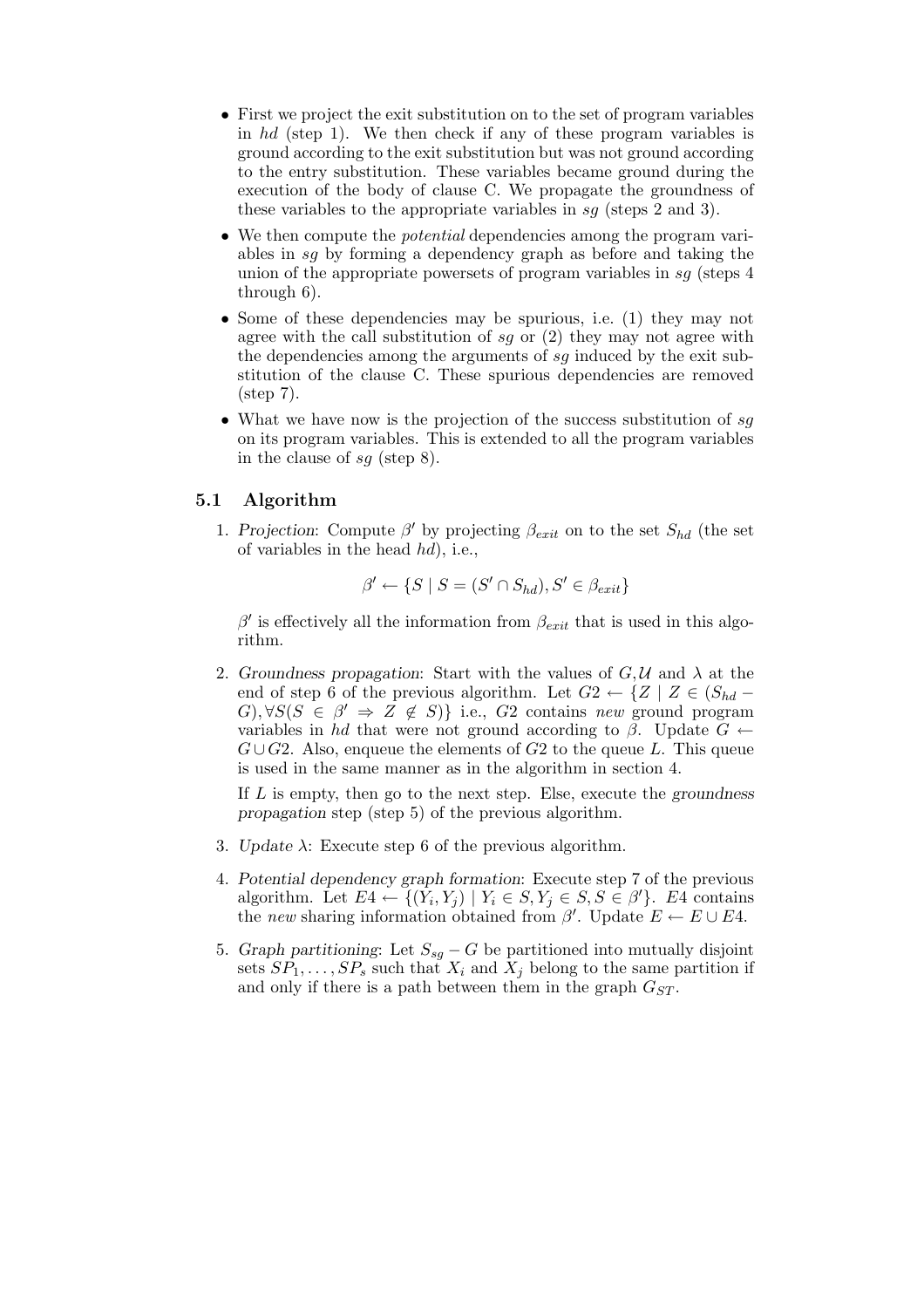6. Form a first approximation to the projection of  $\lambda_{success}$  on sq.

$$
\lambda' \leftarrow \bigcup_{i=1}^s \wp(SP_i)
$$

It is clear that  $(\lambda_{success} \cap S_{sg})$  is a subset of  $\lambda'$ .

- 7. Prune  $\lambda'$  down to get the projection of  $\lambda_{success}$  on sg:  $\lambda'$  may contain some sharing information among the arguments of the subgoal predicate that is not compatible with  $\lambda$  and with  $\beta'$ . In this step, we remove such "spurious" sharing information from  $\lambda'$ .
	- Consider  $P(hd, \beta_{exit})$ . This gives the sharing information among the arguments of hd (and hence of sg as well) due to the abstract exit substitution  $\beta_{exit}$  for the clause C. It is clear that the sharing information among the arguments of sg induced by  $\lambda_{success} \cap S_{sq}$ (and hence  $\lambda_{success}$ ) has to be the same as well. Therefore, any element in  $\lambda'$  that leads to an argument sharing that is not in  $\mathcal{P}(hd, \beta_{exit})$  must be removed.
	- Also, as discussed in section 3 (corollaries 1 and 2), the successful execution of the subgoal sg can only produce a success substitution which is a subset of  $\lambda^*$ . Therefore, any element of  $\lambda'$  that is not in  $\lambda^*$  must be removed.

These steps are summarized as follows:

$$
\lambda' \leftarrow \{S \mid S \in (\lambda' \cap \lambda^*), pos(sg, S) \in \mathcal{P}(hd, \beta_{exit})\}
$$

8. Compute  $\lambda_{success}$  from  $\lambda_{call}$  and  $(\lambda_{success} \cap S_{sg})$ : Partition  $\lambda_{call}$  into two subsets  $\lambda_1_{call}$  and  $\lambda_2_{call}$  as follows.  $\lambda_1_{call}$  contains only those elements S such that  $S \cap S_{sg} = \emptyset$ .  $\lambda 2_{call} = \lambda_{call} - \lambda 1_{call}$ .

$$
\lambda_{success} = \{ S | (S \in (\lambda 2_{call})^*) \land ((S \cap S_{sg}) \in \lambda') \} \cup \lambda 1_{call}
$$

We state a proposition similar to the previous one. It essentially says that  $\lambda_{success}$  is a safe approximation to the actual success substitution for the subgoal  $S_{sq}$ .

**Proposition 3** Let  $\lambda_{call}$  be the abstract call substitution for a subgoal sg which unifies with the head hd of a clause C and let  $\lambda_{success}$  be the abstract success substitution for this subgoal computed using  $C$  and the algorithms in sections 4 and 5. In the concrete interpretation, let  $\Omega_{success}$  be the set of success substitutions corresponding to the set of call substitutions  $\gamma(\lambda_{\text{call}})$ . Then  $\Omega_{success} \subseteq \gamma(\lambda_{success})$ .

#### 5.2 Example

We illustrate the above algorithm by a continuation of the previous example. The subgoal sg, the head hd (of clause C) and the call substitution  $\lambda_{call}$  (for sg) are as before. Let  $\beta_{exit} = {\emptyset, {Y_1, Y_7}, {Y_3, Y_4}}.$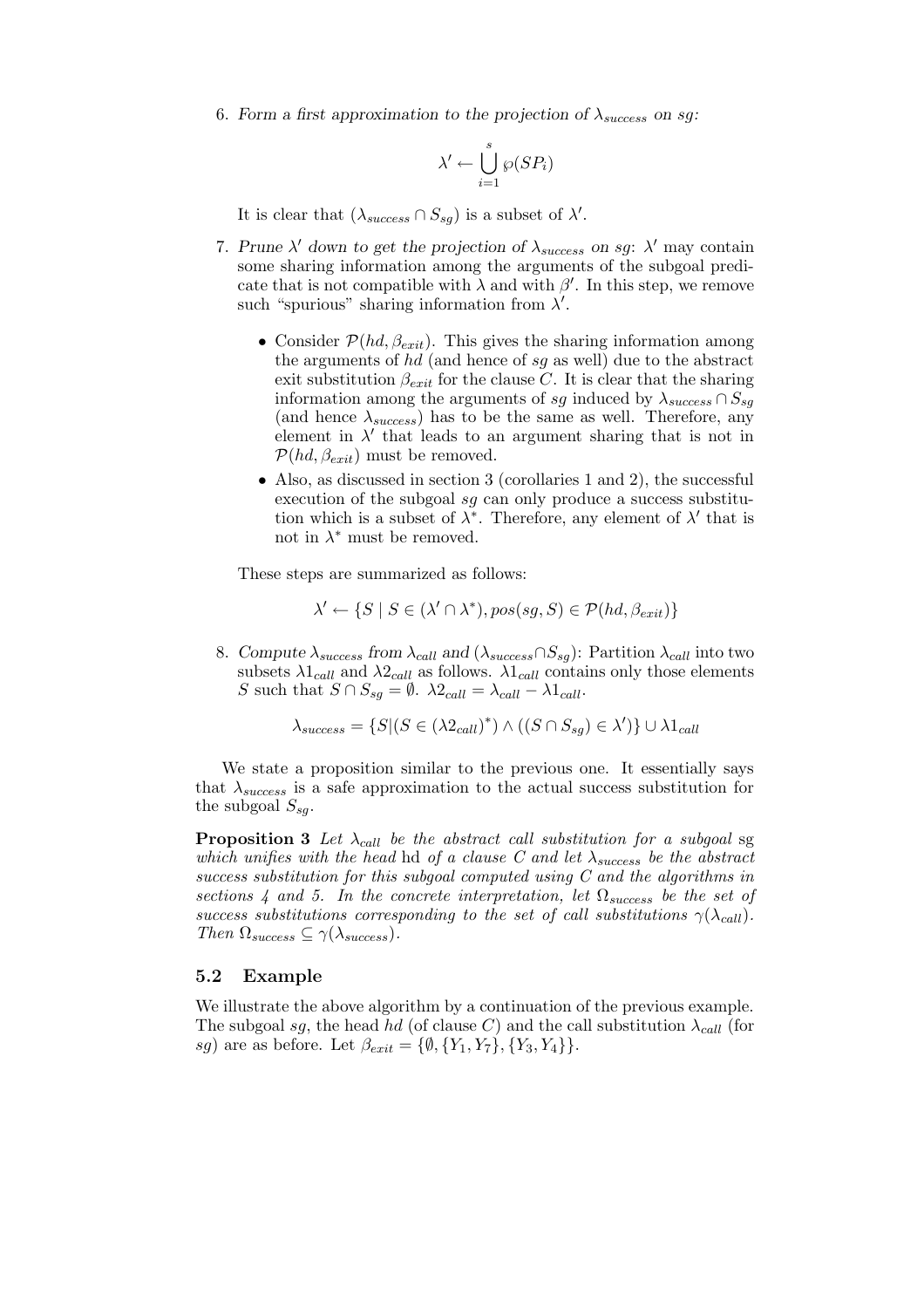- 1. Projection:  $\beta' = {\emptyset, {Y_1}, {Y_3}, Y_4}$
- 2. Groundness propagation: From step 6 of the previous example we get  $G = \{X_4, X_5, Y_5, Y_6\}, \mathcal{U} = \{(X_1, \{\{Y_1\}\}), (Y_2, \{\{X_2\}\}), (X_3, \{\{Y_3\}\}),$  $(Y_4, \{\{X_3\}\})$  and  $\lambda = \{\emptyset, \{X_1\}, \{X_3\}, \{X_1, X_2\}\}.$  After the execution of this step, we get  $G = \{X_2, X_4, X_5, Y_2, Y_5, Y_6\}$  and  $\mathcal{U} =$  $\{(X_1,\{\{Y_1\}\}),\,(X_3,\,\{\{Y_3\}\}),\,(Y_4,\{\{X_3\}\})\}.$
- 3. Update  $\lambda$ :  $\lambda = \{\emptyset, \{X_1\}, \{X_3\}\}\$
- 4. Potential dependency graph formation:  $G_{ST} = (V, E)$ , where  $V =$  $\{X_1, X_3, Y_1, Y_3, Y_4\}$  and  $E = \{(X_1, Y_1), (X_3, Y_3), (X_3, Y_4), (Y_3, Y_4)\}.$
- 5. Graph partitioning: The set  $S_{sq} G$  has two elements,  $X_1$  and  $X_3$  and two partitions  $\{X_1\}$  and  $\{X_3\}$ .
- 6. Thus, we get  $\lambda' = \{\emptyset, \{X_1\}, \{X_3\}\}\$
- 7. Prune  $\lambda'$  down to get  $\lambda_{success} \cap S_{sg}$ : There are two nonempty set elements in  $\lambda'$ , which also belong to the set  $\lambda$ . Therefore they are also in the set  $\lambda^*$ . Moreover,  $pos(sg, {\bar{X}_1}) = {1}$  and  $pos(sg, {X_3}) = {3, 4}$ . These belong to the set  $P(hd, \beta_{exit}) = \{\{1\}, \{3, 4\}\}\$ . Thus, no element is removed from  $\lambda'$ .
- 8. Compute  $\lambda_{success}$  from  $\lambda_{call}$  and  $(\lambda_{success} \cap S)$ :  $\lambda 1_{call} = {\emptyset, \{X_6\}}$ and  $\lambda 2_{call} = \{\{X_1\}, \{X_3\}, \{X_3, X_4\}, \{X_1, X_2, X_7\}\}.$  From this, we compute  $\lambda_{success} = \{\emptyset, \{X_1\}, \{X_3\}, \{X_6\}\}.$

# 6 Optimization in the Computation of Success Substitution in Special Cases (Facts)

As mentioned in section 2, the algorithms described in sections 4 and 5 are used in the computation of the success substitution of a subgoal sq given its call substitution and the head  $hd$  of a clause which unifies with  $sg$ . However, if it is known that this clause is a "fact" i.e., it doesn't have a body, we can eliminate some of the steps in computing sg's success substitution from its call substitution. Consequently, the optimized algorithm consists of the following steps:

- Steps  $1-7$  of the entry substitution algorithm (section 4), followed by
- Steps 5–8 of the success substitution algorithm (section 5).

# 7 Example

We illustrate the algorithms in this paper (including the fixpoint algorithm) with a familiar example, the classic quicksort program. The append/3 predicate used here is the standard one where the third argument is the concatenation of the lists in the first two arguments.

qsort $([], [])$ . qsort $([X|W], Y)$  :- split $(X, W, P, Q)$ , qsort(P,R), qsort(Q,S),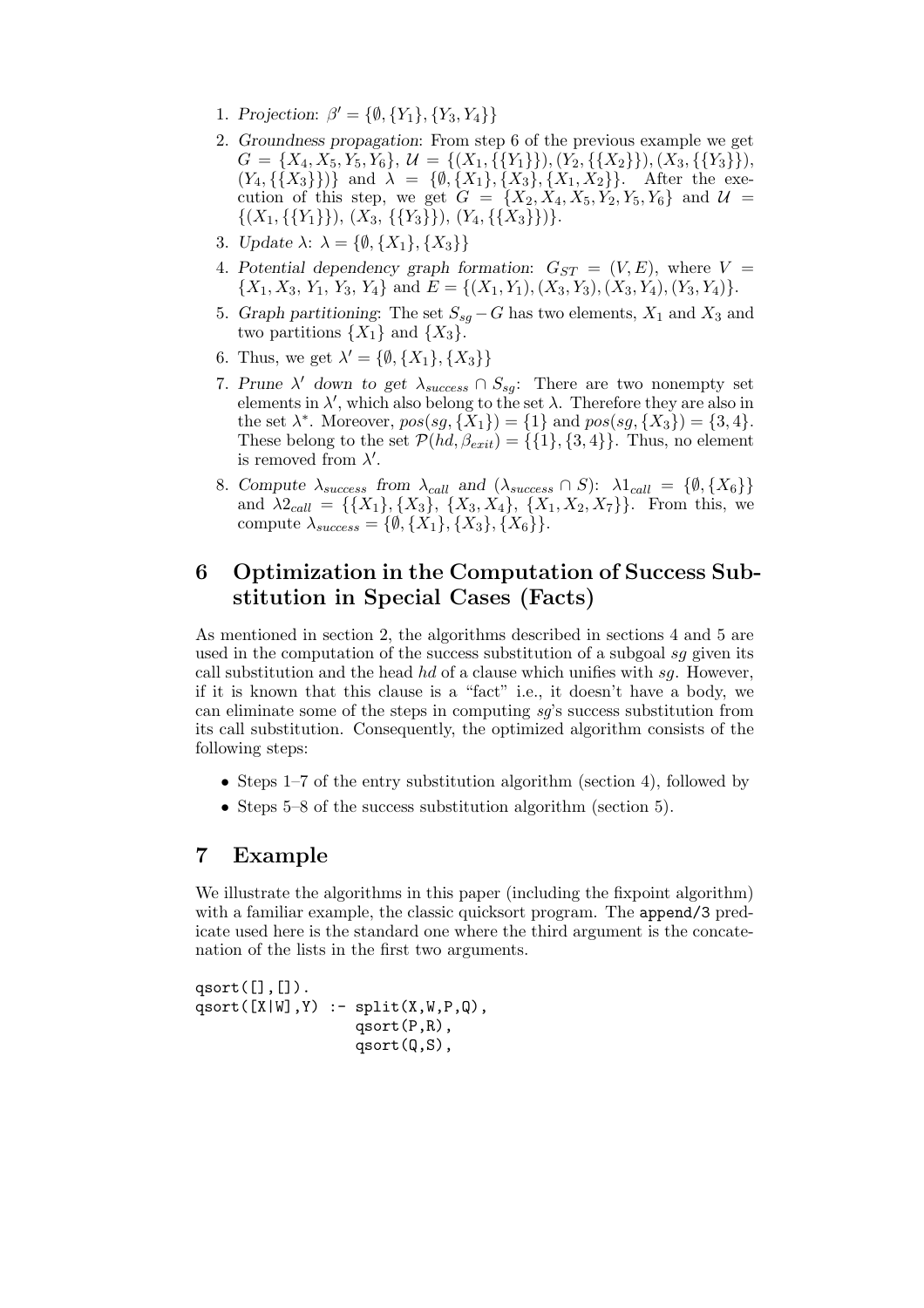

Figure 2: Abstract AND-OR tree for the quicksort program

 $append(R,[X|S],Y)$ .

 $split([,[],[],[]).$  $split(X1, [Y1|Z1], [Y1|P1], Q1) :- X1 > Y1, split(X1, Z1, P1, Q1).$  $split(X2,[Y2|Z2],P2,[Y2|Q2]) :- X2 =$ 

Let's assume that the query for this program is  $:-$  qsort $(A, B)$  with the abstract call substitution  $\lambda_{call} = \{\{\text{B}\}\}\$ , i.e. A is ground but B is not. The abstract AND-OR tree for this program and query is shown in figure 2. The projections of the call and success substitutions for a predicate are underlined and are respectively below the call and success substitutions for the predicate. Initially, the memo table is empty. The predicate qsort is recursive and so fixpoint computation is started. The first approximation to  $\lambda_{success}$  for qsort obtained from its nonrecursive clause is  $\emptyset$ . This is entered into the memo table. Further computation leads to the construction of the whole tree. It can be seen from this tree that the terms bound to P and Q are ground and the terms bound to R and S are independent when the subgoal  $qsort(P,R)$ , which occurs in the body of the recursive clause for  $qsort$ , is called. Therefore, in an IAP implementation for this program, the subgoals  $qsort(P,R)$  and  $qsort(Q,S)$  can be run in parallel without any groundness or independence checks.

Similar results can be obtained for a quicksort program which uses difference lists:

qsort $(X,Y)$  :- qsort\_dl $(X,Y,[])$ .

qsort\_dl $([$ , $X,X)$ . qsort\_dl $([P|Q], W, Z)$  :split(P,Q,R,S),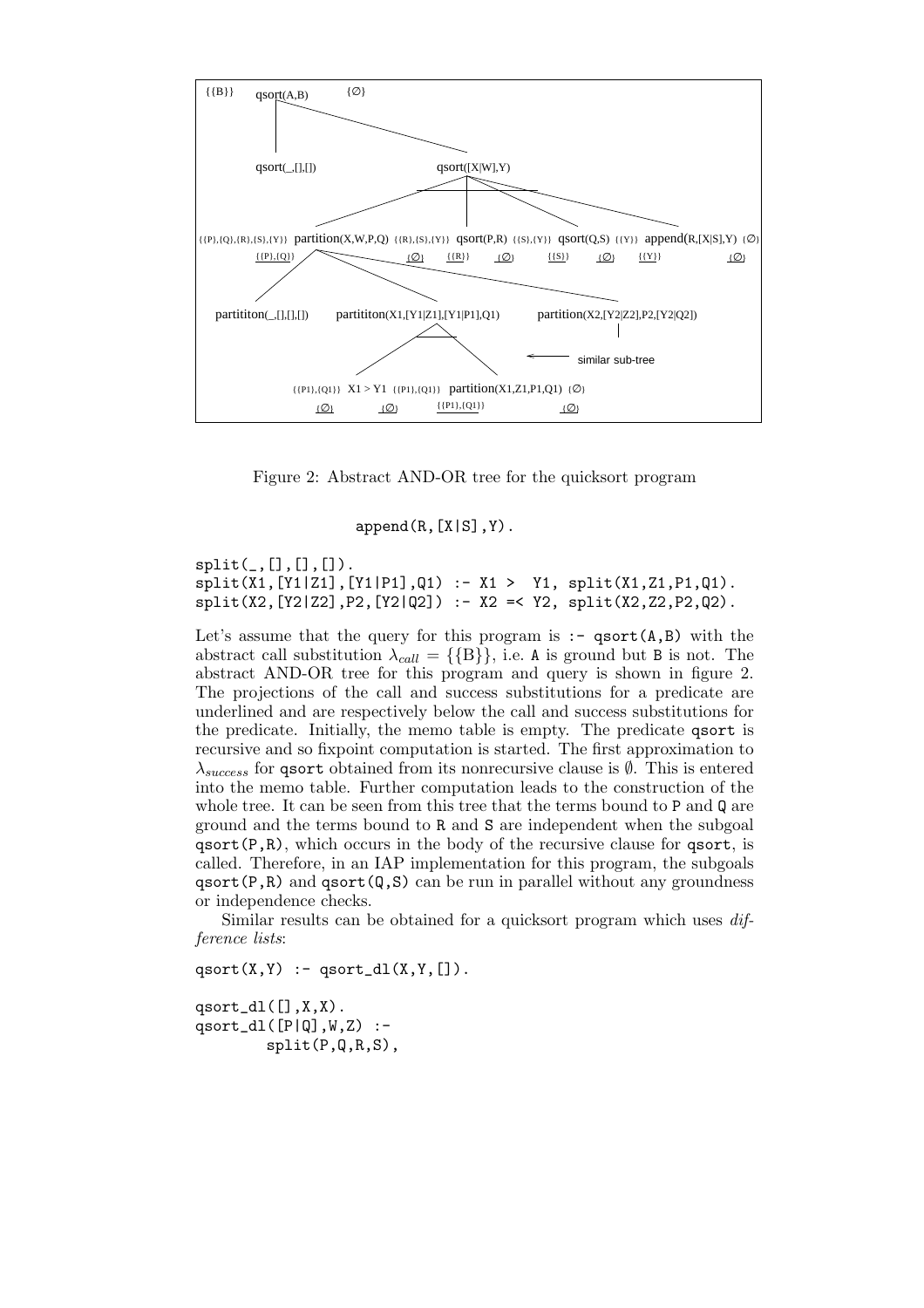qsort\_dl(R,W,X), qsort\_dl(S,Y,Z),  $X = [P|Y].$ 

The predicate split/3 used in this program is the same as the one in the simple quicksort program. For reasons of space, we do not show the AND-OR tree for this program, but it is similar to the one shown in figure 2. Note that whenever **qsort\_dl** is called, its first argument is *ground* and the second and the third arguments are independent of each other. Hence, split is always called with its first and second arguments bound to ground terms. Figure 2 shows that, in such a case, split succeeds with its third and fourth arguments bound to ground terms. The consequence of this observation is that, the terms bound to R and S are ground and the terms bound to  $W$ ,  $X$ ,  $Y$ , Z are independent of each other, when the subgoal  $qsort_d1(R,W,X)$ , which occurs in the body of the recursive clause for qsort dl, is called. Therefore, in an IAP implementation of this program, the subgoals  $qsort_d1(R,W,X)$ and  $qsort_d(S,Y,Z)$  can be executed in parallel without any groundness or independence checks.

# 8 Conclusion

Motivated by the needs of applications such as compilation for Independent And-Parallelism, we have presented an abstract interpreter that is specifically geared towards obtaining variable dependence information (including independence and groundness of the terms they are bound to) with a high degree of precision. We have presented novel algorithms for performing abstract unification, i.e. computing entry substitutions for clauses and success substitutions for subgoals, which extensively keep track of such information. These are the essential steps in any algorithm for a top-down abstract interpreter. The techniques presented in this paper are of direct use in the compilation of logic programs for execution in systems which support Independent And-parallelism, and also in any compilation problem which can make use of information regarding variable aliasing, term groundness, and term independence. In addition, as suggested in the paper, these techniques are meant to be combined with more conventional analyses in order to increase their precision and guarantee their correctness.

# References

- [1] M. Bruynooghe. A Framework for the Abstract Interpretation of Logic Programs. Technical Report CW62, Department of Computer Science, Katholieke Universiteit Leuven, October 1987.
- [2] J.-H. Chang and Alvin M. Despain. Semi-Intelligent Backtracking of Prolog Based on Static Data Dependency Analysis. In International Symposium on Logic Programming, pages 10–22. IEEE Computer Society, July 1985.
- [3] P. Cousot and R. Cousot. Abstract Interpretation: a Unified Lattice Model for Static Analysis of Programs by Construction or Approxima-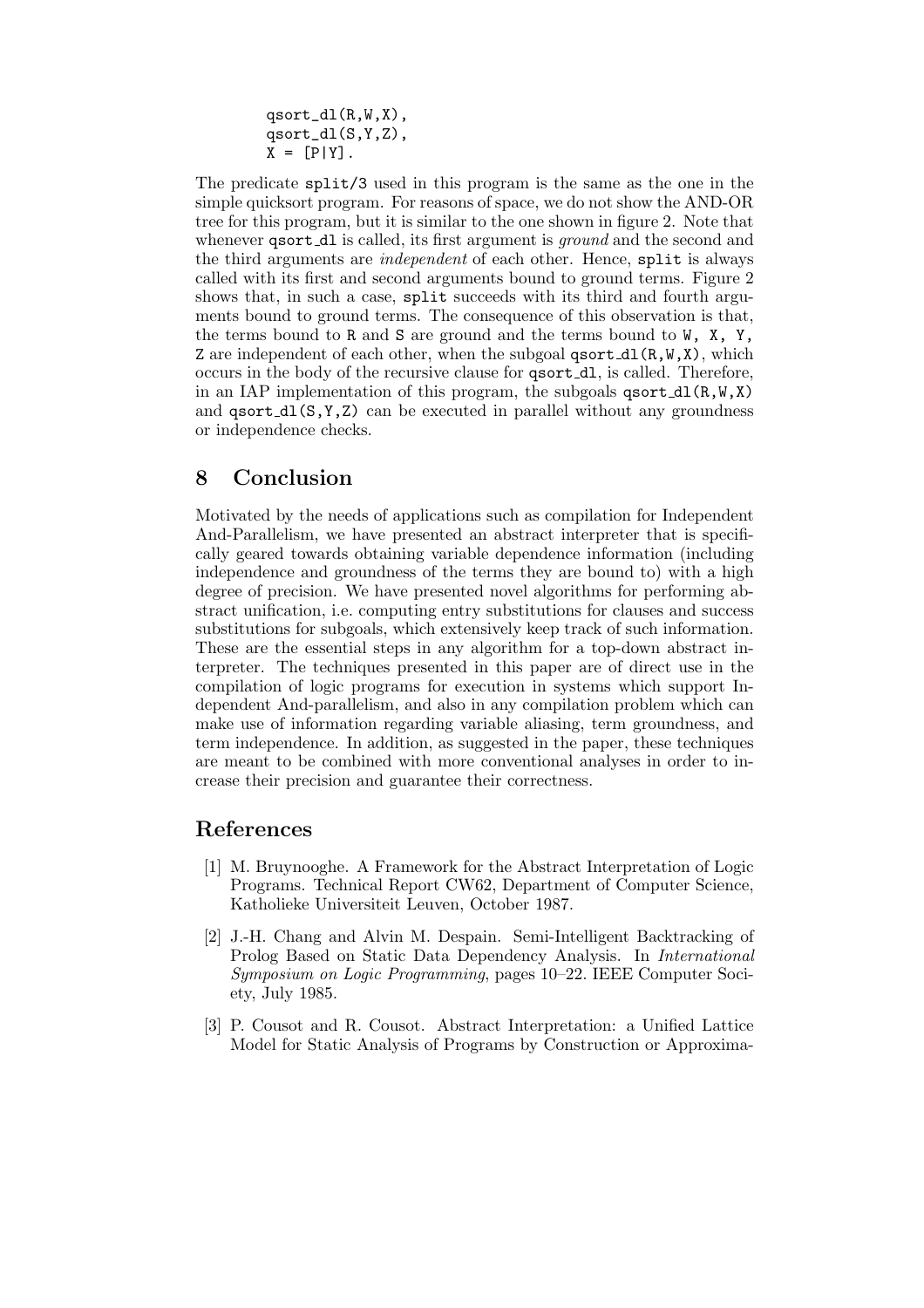tion of Fixpoints. In Fourth ACM Symposium on Principles of Programming Languages, pages 238–252, 1977.

- [4] S. Debray. Static Inference of Modes and Data Dependencies in Logic Programs. Technical Report 87-24, Dept. of Computer Science, University of Arizona, August 1987.
- [5] S. Debray. Static Analysis of Parallel Logic Programs. In Fifth Int'l Conference and Symposium on Logic Programming, Seattle,Washington, August 1988. MIT Press.
- [6] S. K. Debray and D. S. Warren. Automatic Mode Inference for Prolog Programs. Journal of Logic Programming, 5(3):207–229, September 1988.
- [7] S. W. Dietrich. Extension Tables: Memo Relations in Logic Programming. In Fourth IEEE Symposium on Logic Programming, pages 264– 272, September 1987.
- [8] M. Hermenegildo. An Abstract Machine Based Execution Model for Computer Architecture Design and Efficient Implementation of Logic Programs in Parallel. PhD thesis, U. of Texas at Austin, August 1986.
- [9] M. Hermenegildo and F. Rossi. On the Correctness and Efficiency of Independent And-Parallelism in Logic Programs. In 1989 North American Conference on Logic Programming, pages 369–390. MIT Press, October 1989.
- [10] D. Jacobs and A. Langen, December 1988. Personal communication / Draft.
- [11] D. Jacobs and A. Langen. Static Analysis of Logic Programs for Independent And-Parallelism. Technical Report TR-89-03, U. of Southern California, Computer Science Department, May 1989.
- [12] N. Jones and H. Sondergaard. A semantics-based framework for the abstract interpretation of prolog. In Abstract Interpretation of Declarative Languages, chapter 6, pages 124–142. Ellis-Horwood, 1987.
- [13] H. Mannila and E. Ukkonen. Flow Analysis of Prolog Programs. In Fourth IEEE Symposium on Logic Programming, pages 205–214, San Francisco, California, September 1987. IEEE Computer Society.
- [14] C.S. Mellish. Abstract Interpretation of Prolog Programs. In Third International Conference on Logic Programming, number 225 in LNCS, pages 463–475. Springer-Verlag, July 1986.
- [15] K. Muthukumar and M. Hermenegildo. Determination of Variable Dependence Information at Compile-Time Through Abstract Interpretation. Technical Report ACA-ST-232-89, Microelectronics and Computer Technology Corporation (MCC), Austin, TX 78759, March 1989.
- [16] T. Sato and H. Tamaki. Enumeration of Success Patterns in Logic Programs. Theoretical Computer Science, 34:227–240, 1984.